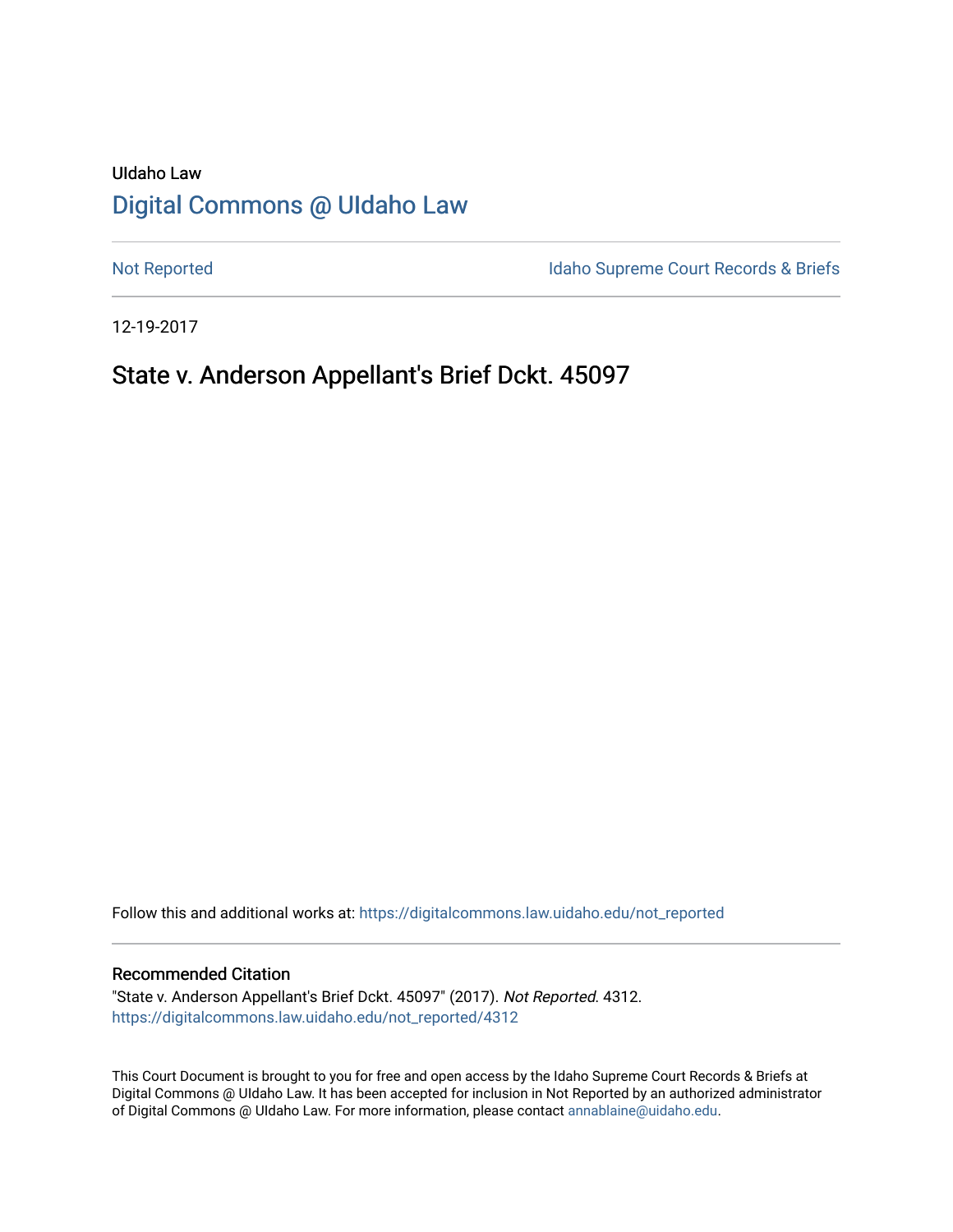### **IN THE SUPREME COURT OF THE STATE OF IDAHO**

STATE OF IDAHO,  **) Plaintiff-Respondent, ) NO. 45097-2017 ) v. ) ) TRAVIS SHANE ANDERSON, ) ) Defendant-Appellant. ) \_\_\_\_\_\_\_\_\_\_\_\_\_\_\_\_\_\_\_\_\_\_\_\_\_\_\_\_\_ )** 

### **BRIEF OF APPELLANT**  \_\_\_\_\_\_\_\_\_\_\_\_\_\_\_\_\_\_\_\_\_\_\_\_

\_\_\_\_\_\_\_\_\_\_\_\_\_\_\_\_\_\_\_\_\_\_\_\_

**Appeal From The District Court Of The First Judicial District Of The State Of Idaho, In And For The County Of Kootenai** 

> **Honorable Rich Christensen District Judge**  \_\_\_\_\_\_\_\_\_\_\_\_\_\_\_\_\_\_\_\_\_\_\_\_

\_\_\_\_\_\_\_\_\_\_\_\_\_\_\_\_\_\_\_\_\_\_\_\_

**Boise ID 83705** P.O. Box 83720 **(208) 874-4312 Fax (208) 334-4534 rigginslaw@gmail.com I.S.B. # 5303** 

**ATTORNEY FOR ATTORNEY FOR DEFENDANT-APPELLANT PLAINTIFF-RESPONDENT**

**PAUL E. RIGGINS KENNETH K. JORGENSEN Riggins Law, P.A. Deputy Attorney General P.O. Box 5308 Criminal Law Division (208) 344-4152 Boise, Idaho 83720-0010**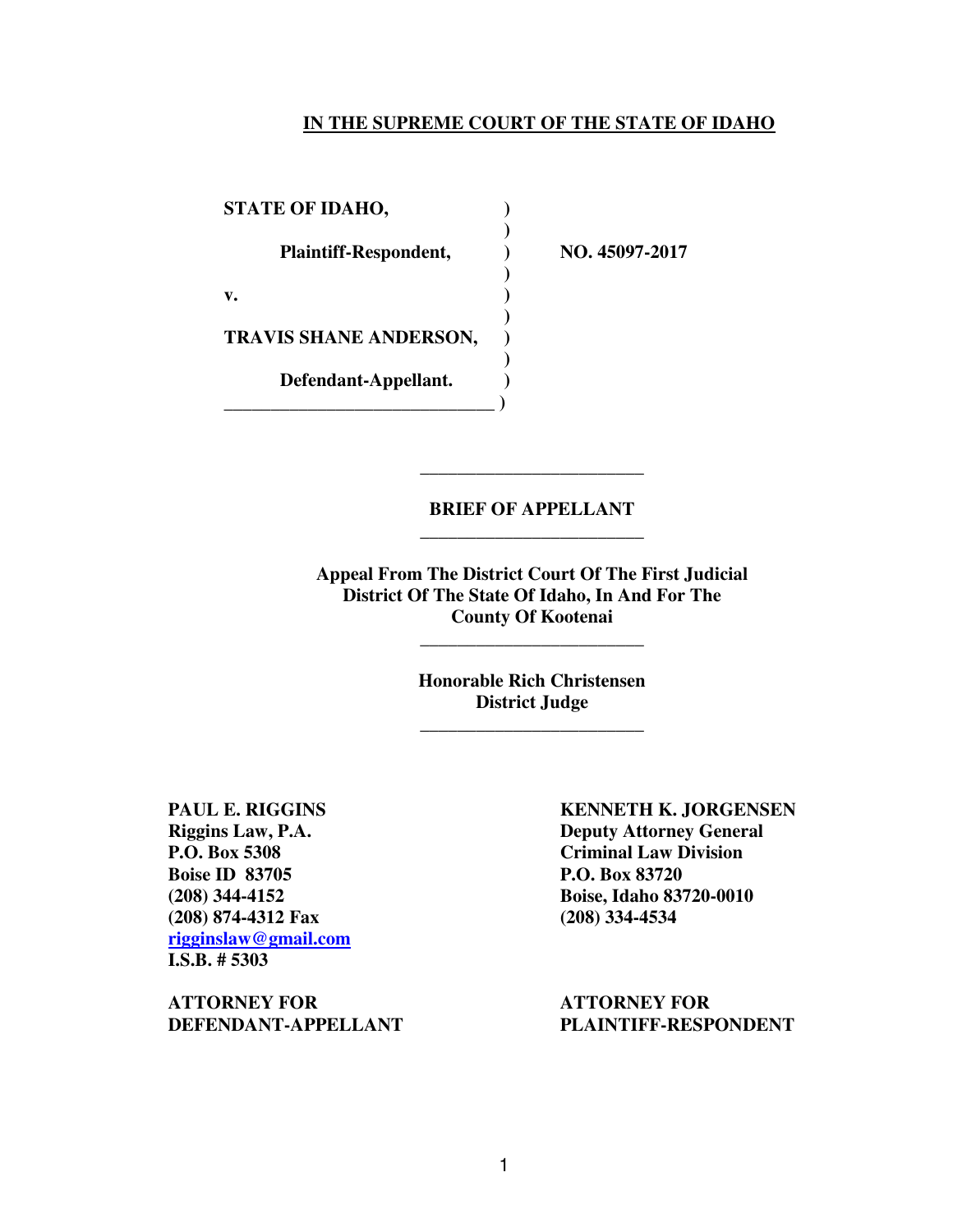## **TABLE OF CONTENTS**

# PAGE

| <b>Statement of Facts and</b>                                                                                                                                                                                                                                                              |
|--------------------------------------------------------------------------------------------------------------------------------------------------------------------------------------------------------------------------------------------------------------------------------------------|
|                                                                                                                                                                                                                                                                                            |
|                                                                                                                                                                                                                                                                                            |
| L.<br>The District Court Abused Its Discretion When It Imposed An<br>Excessive Unified Sentence of Thirty-Two years, With Fourteen Years                                                                                                                                                   |
|                                                                                                                                                                                                                                                                                            |
| B. The District Court Failed To Sufficiently Consider The Mitigating Factors<br>Present In This Case And So Imposed An Excessive Determinate Sentence .10<br>$1_{-}$<br>2.<br>6. Sentence Greater Than Necessary To<br>II. The District Court Committed Reversible Error When It Failed To |
| Require A Comprehensive Mental Health Evaluation of                                                                                                                                                                                                                                        |
|                                                                                                                                                                                                                                                                                            |
|                                                                                                                                                                                                                                                                                            |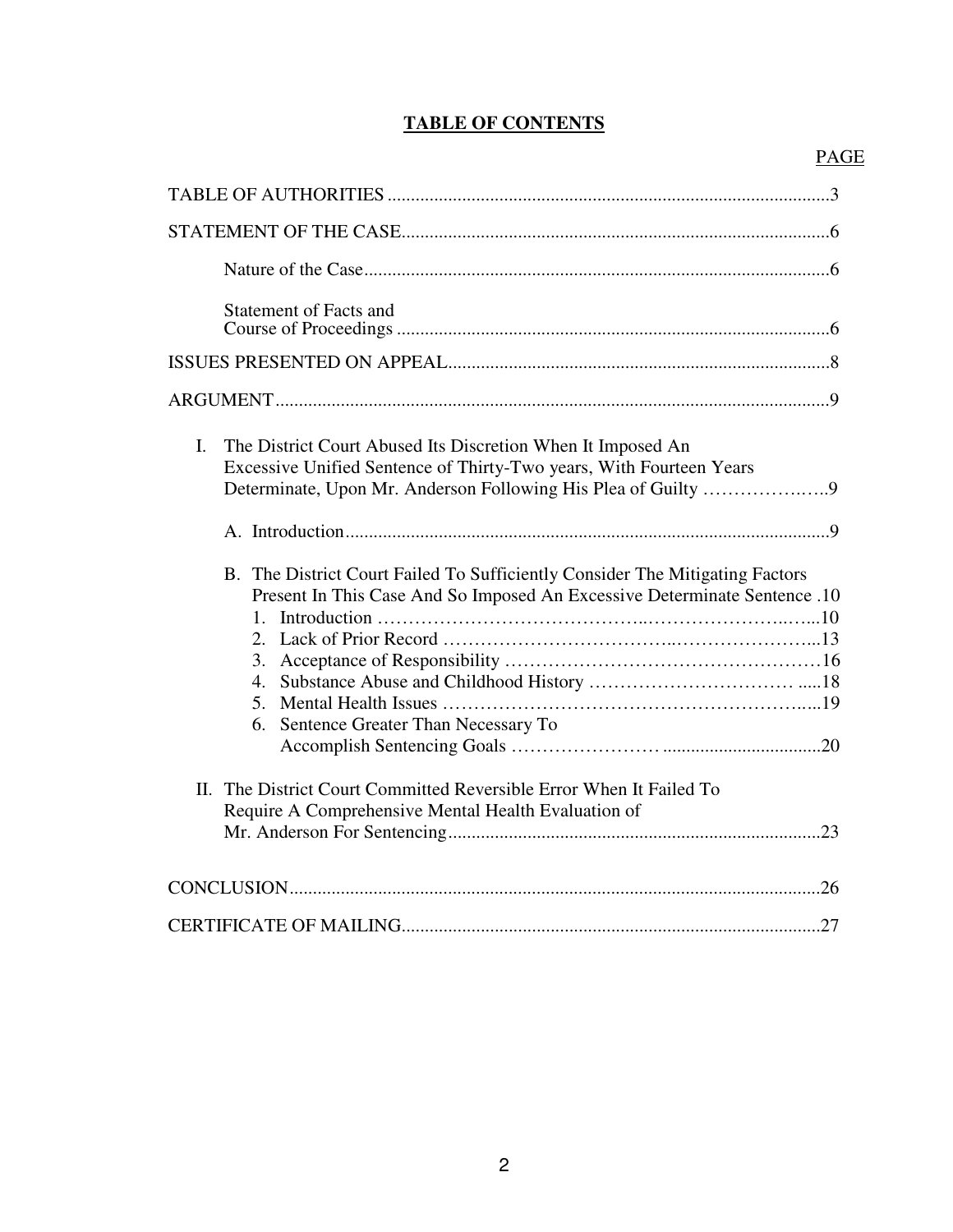## TABLE OF AUTHORITIES

| Ξ |  |
|---|--|
|   |  |

|                                                | <sup>11</sup> |
|------------------------------------------------|---------------|
|                                                | 10            |
|                                                |               |
|                                                |               |
|                                                | 24            |
|                                                | 24            |
|                                                | 10            |
|                                                |               |
|                                                |               |
|                                                | 12            |
| State v. Durham, 146 Idaho 364 (Ct. App. 2008) |               |
| State v. Eubank, 114 Idaho 635 (Ct. App. 1988) | 20            |
|                                                | 16            |
|                                                | 11, 12        |
|                                                | 10            |
|                                                | 10            |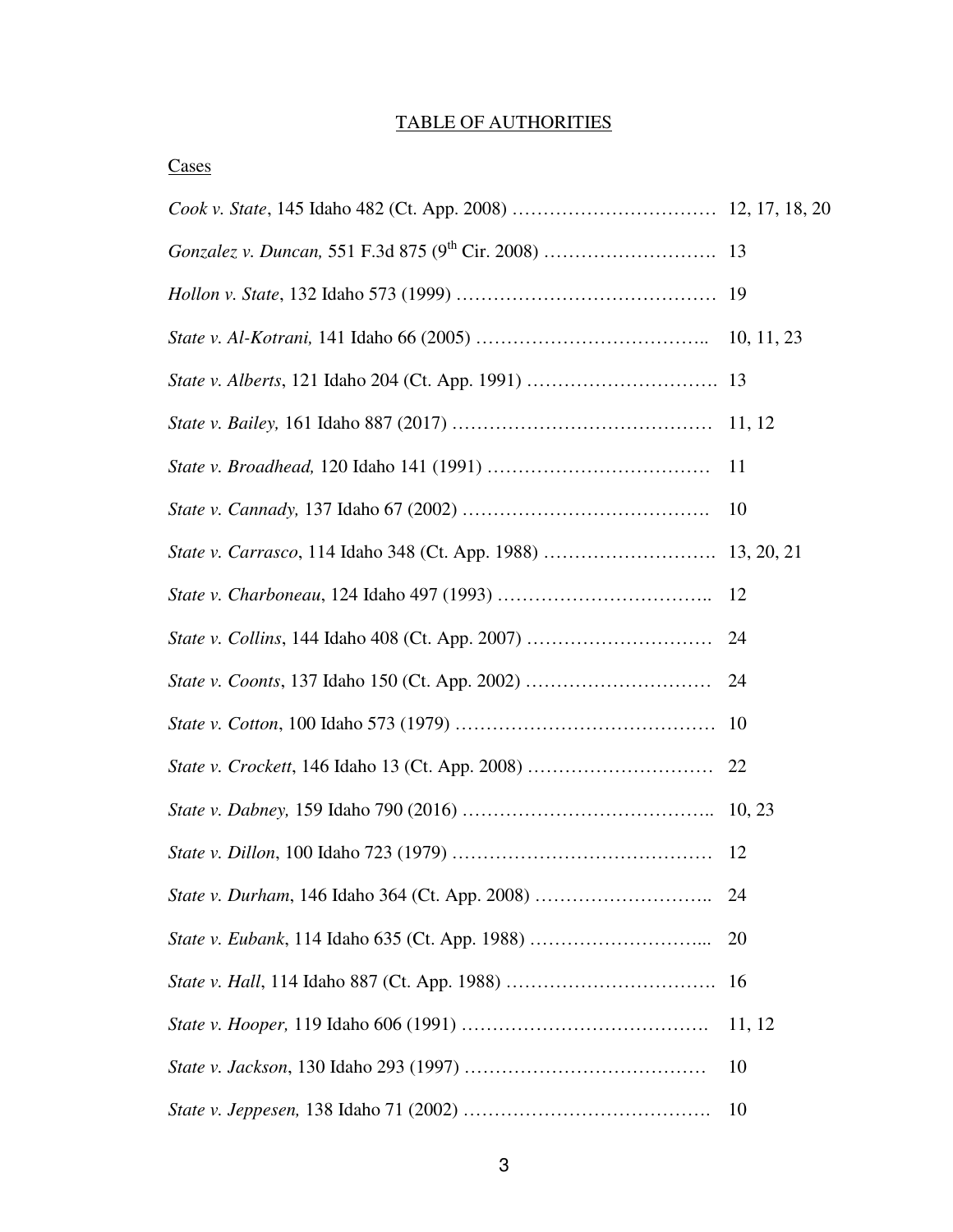|                                                    | 23                 |
|----------------------------------------------------|--------------------|
|                                                    | 16, 18             |
|                                                    | 12                 |
|                                                    | 12                 |
| State v. McFarland, 125 Idaho 876 (Ct. App. 1994)  | 24                 |
|                                                    | 11, 12             |
|                                                    | 14                 |
|                                                    | 11                 |
|                                                    | 14, 15             |
|                                                    | 22                 |
| State v. Reinke, 103 Idaho 771 (Ct. App. 1982)     | 10                 |
|                                                    | 14                 |
|                                                    | 13,14,15,<br>16,17 |
|                                                    | 11                 |
|                                                    | 12                 |
| State v. Toohill, 103 Idaho 565 (Ct. App. 1982)    | 12                 |
|                                                    | 10                 |
| State v. Williamson, 135 Idaho 618 (Ct. App. 2001) | 18, 19             |

# **Constitution**

|--|--|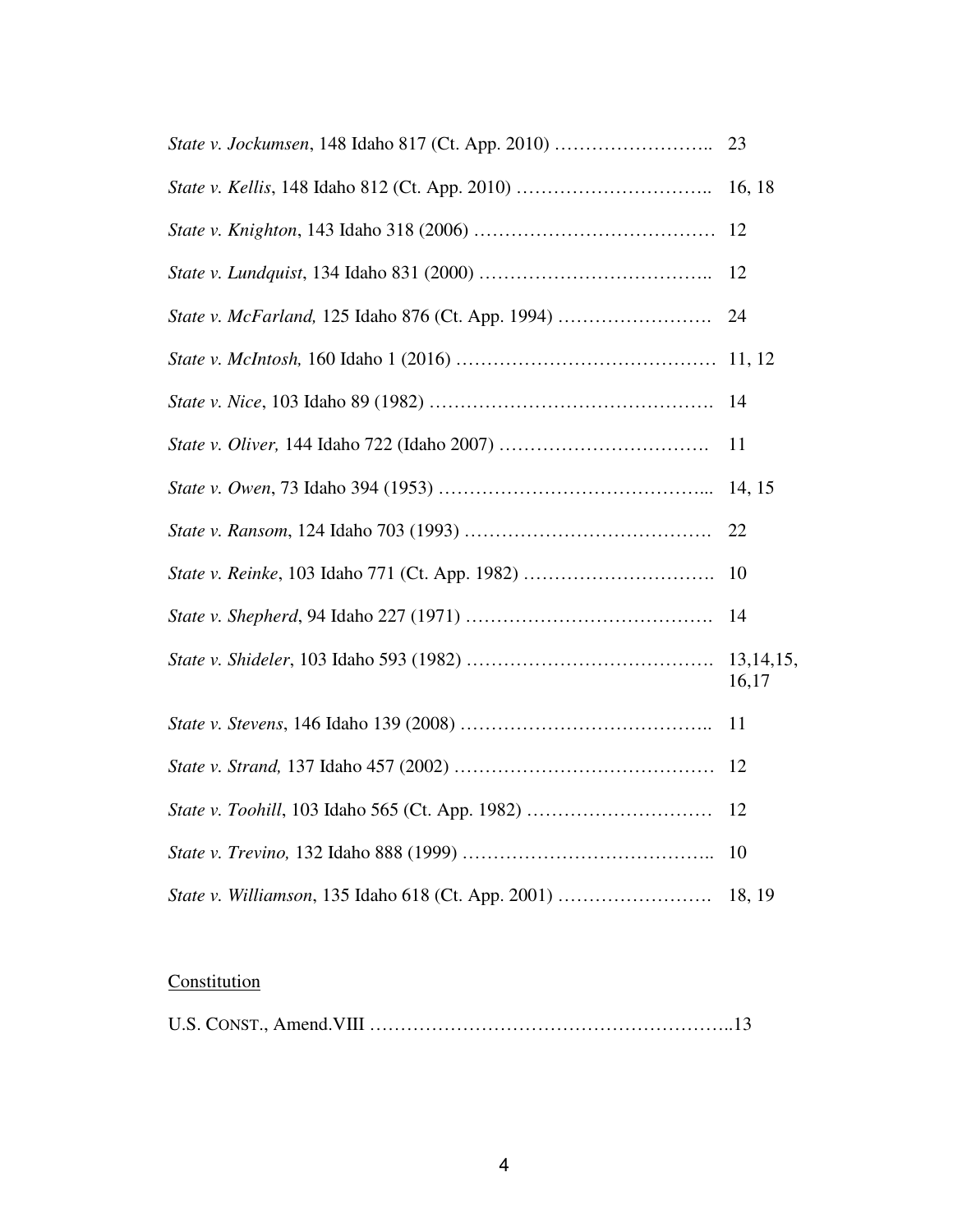# Statutes and Rules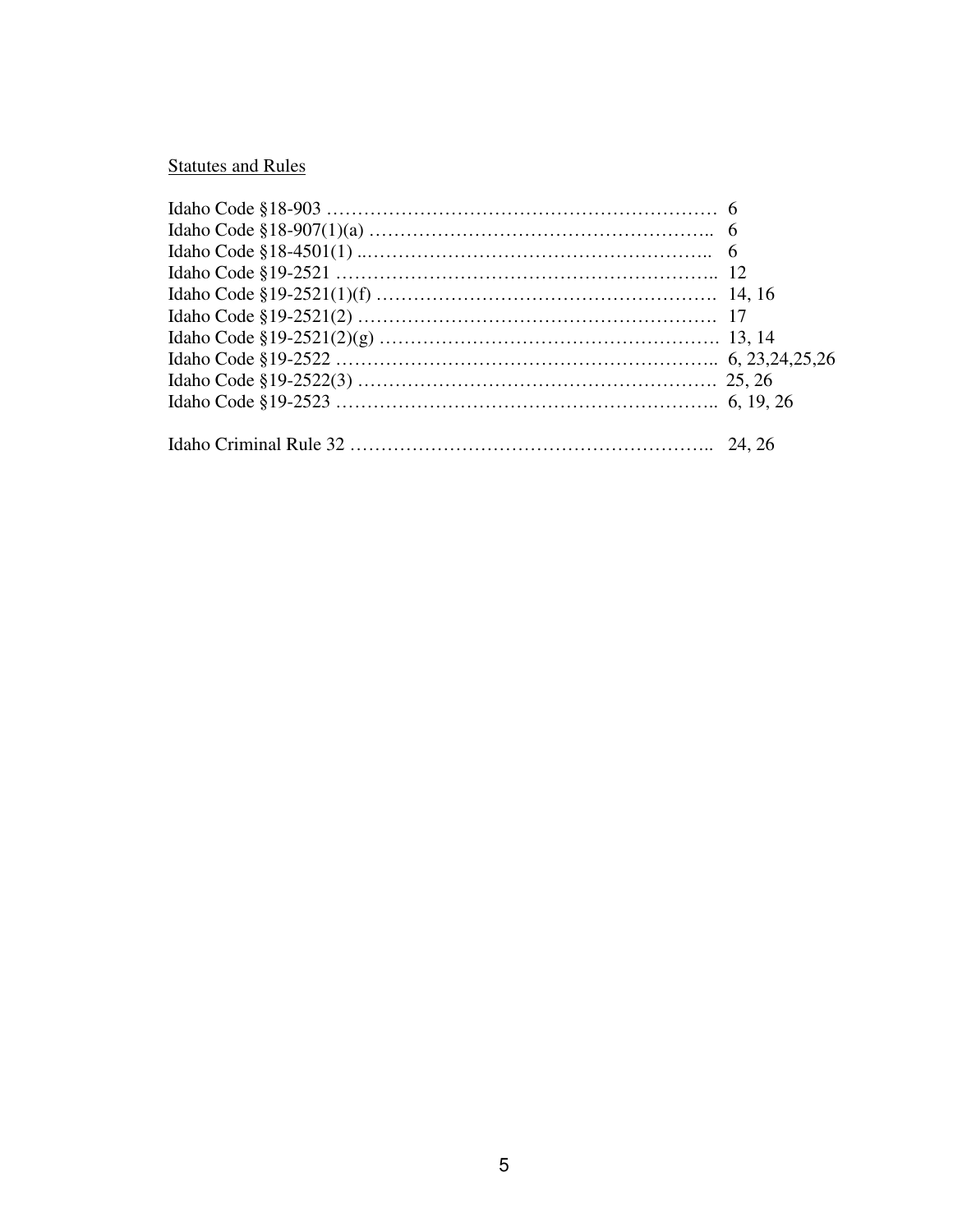#### STATEMENT OF THE CASE

### Nature of the Case

Travis Shane Anderson pled guilty to one count of  $1<sup>st</sup>$  degree kidnapping, a violation of Idaho Code §18-4501(1), and 1 count of Aggravated Battery, a violation of Idaho Code §18-903, 18-907(1)(a). The parties had entered into a binding plea agreement whereby the total scope of the unified sentence was agreed upon, while the parties retained the limited ability to argue the fixed or determinate portion of the sentence, from an agreed-upon range of 12 to 15 years.

The District Court sentenced Mr. Anderson to a fixed term of 14 years, with an indeterminate term of 18 years, which was within the Rule 11 plea agreement.

The District Court failed to sufficiently consider all of the mitigating factors present in this case – most notably, that Mr. Anderson accepted responsibility and expressed remorse for his crime, had severe substance abuse issues, had no prior felony record and no significant prior criminal history, was sentenced more harshly than his more culpable co-defendant, and had significant untreated mental health issues. Based on these failures, Mr. Anderson asserts that the District Court abused its discretion in imposing the fourteen year determinate portion of the sentence.

Mr. Anderson submits that the District Court abused its discretion and acted in manifest disregard of Idaho law, when the Court failed to require a comprehensive mental health evaluation in accordance with Idaho Code §§19-2522 and -2523.

### Statement of Facts and Course of Proceedings

The State issued a Criminal Complaint against Mr. Anderson on or about November 27, 2015, charging him with one count of First Degree Kidnapping and one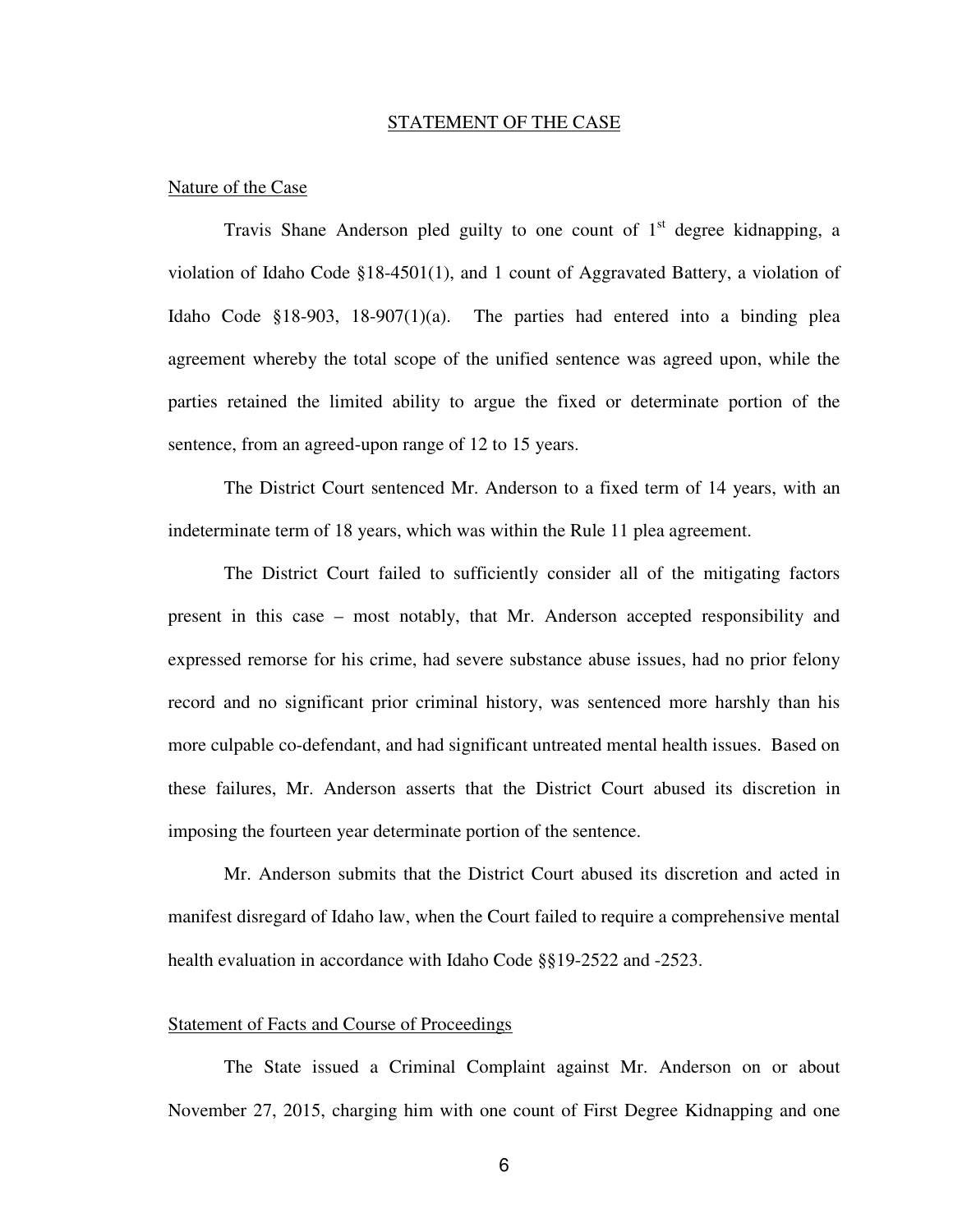count of Aggravated Battery. (R., ps. 62-63). Mr. Anderson waived his Preliminary Hearing. The State filed an Information on December 23, 2015, containing the same two charges as the Complaint. (R., ps. 79-80).

 Mr. Anderson pled guilty to, along with co-defendant Angela Frisby, having confined the victim Kisha Munson, with the intent to cause her to be secretly confined or imprisoned, for the purpose of obtaining money, property or any other thing of value for her return. Mr. Anderson also pled guilty to repeatedly beating Ms. Munson with his hands and feet, again in concert with Ms. Frisby, causing great bodily harm. (*See* R., ps. 92-93). The victim had admitted to stealing Mr. Anderson's car, which contained all of the items he and his girlfriend had purchased for the pending birth of their child. (*See*  S.H. Tr., p 30, ls. 8-13; PSR, p. 3, para. 2).

 Mr. Anderson changed his plea to guilty on both charges, on April 8, 2016, based on a written "Pretrial Settlement Offer" signed by the parties. (*See* R., p. 91). The Court scheduled the case for sentencing on June 2, 2016, ordered a Pre-Sentence Investigation Report ("PSR"), and ordered a GAIN assessment. The GAIN assessment recommended mental health services for Mr. Anderson. The Department of Health and Welfare conducted a "review" of the GAIN's mental health findings, and also recommended further treatment. (PSR, p. 80-81).

 The District Court sentenced Mr. Anderson on August 11, 2016. The Court imposed a unified sentence of thirty-two years, with fourteen years fixed and eighteen years indeterminate. (R., ps. 106, 108-09). The Court issued an Amended Judgment on March 8, 2017, and again on March 10, 2017. Mr. Anderson timely appeals from the District Court's Amended Judgment. (R., p. 143).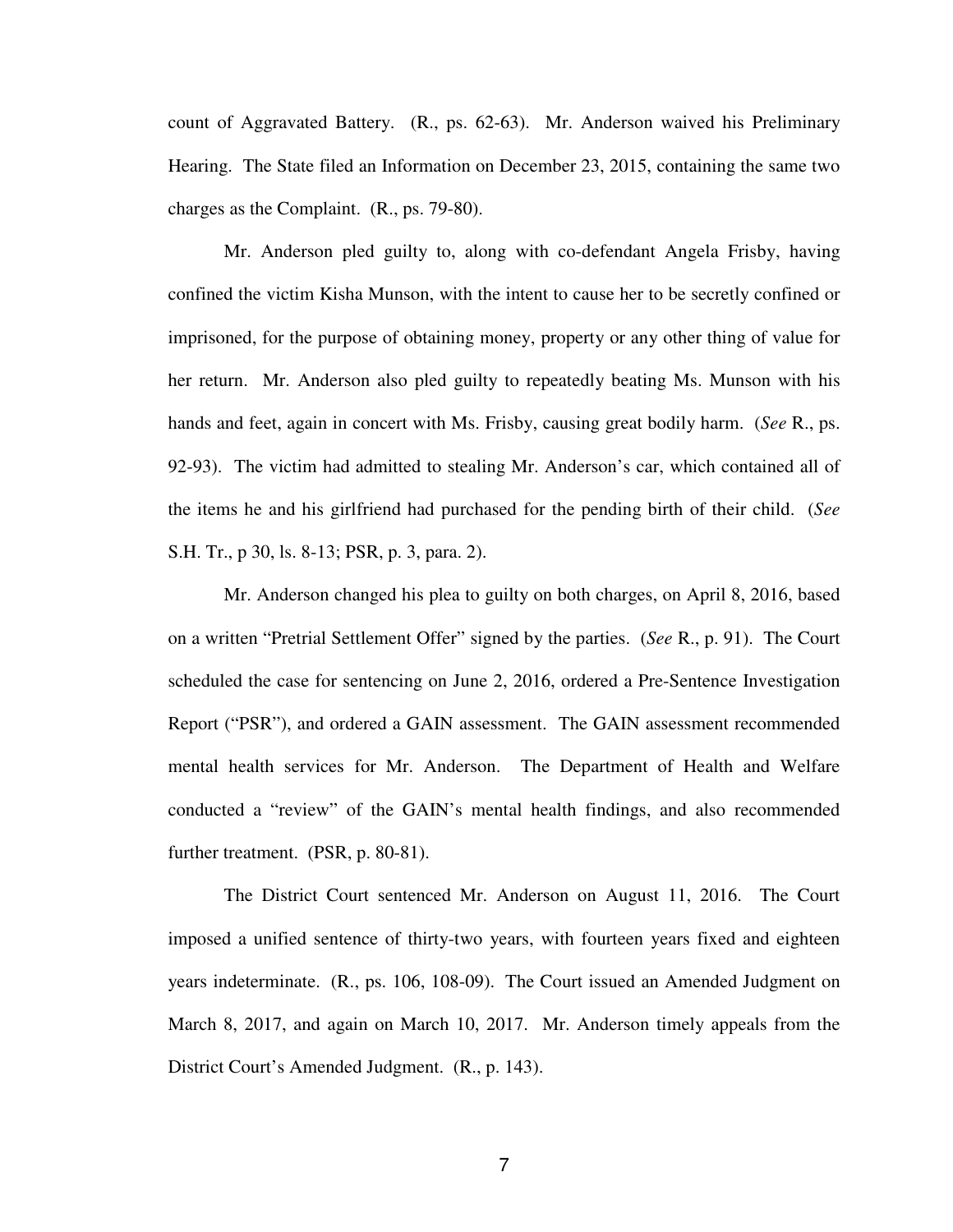### **ISSUES**

1. Whether the District Court abused its discretion when it imposed an excessive unified sentence of thirty-two years, with fourteen years fixed, upon Mr. Anderson following his pleas of guilty?

2. Whether the District Court abused its discretion and committed reversible error when it failed to require a comprehensive mental health evaluation of Mr. Anderson for sentencing?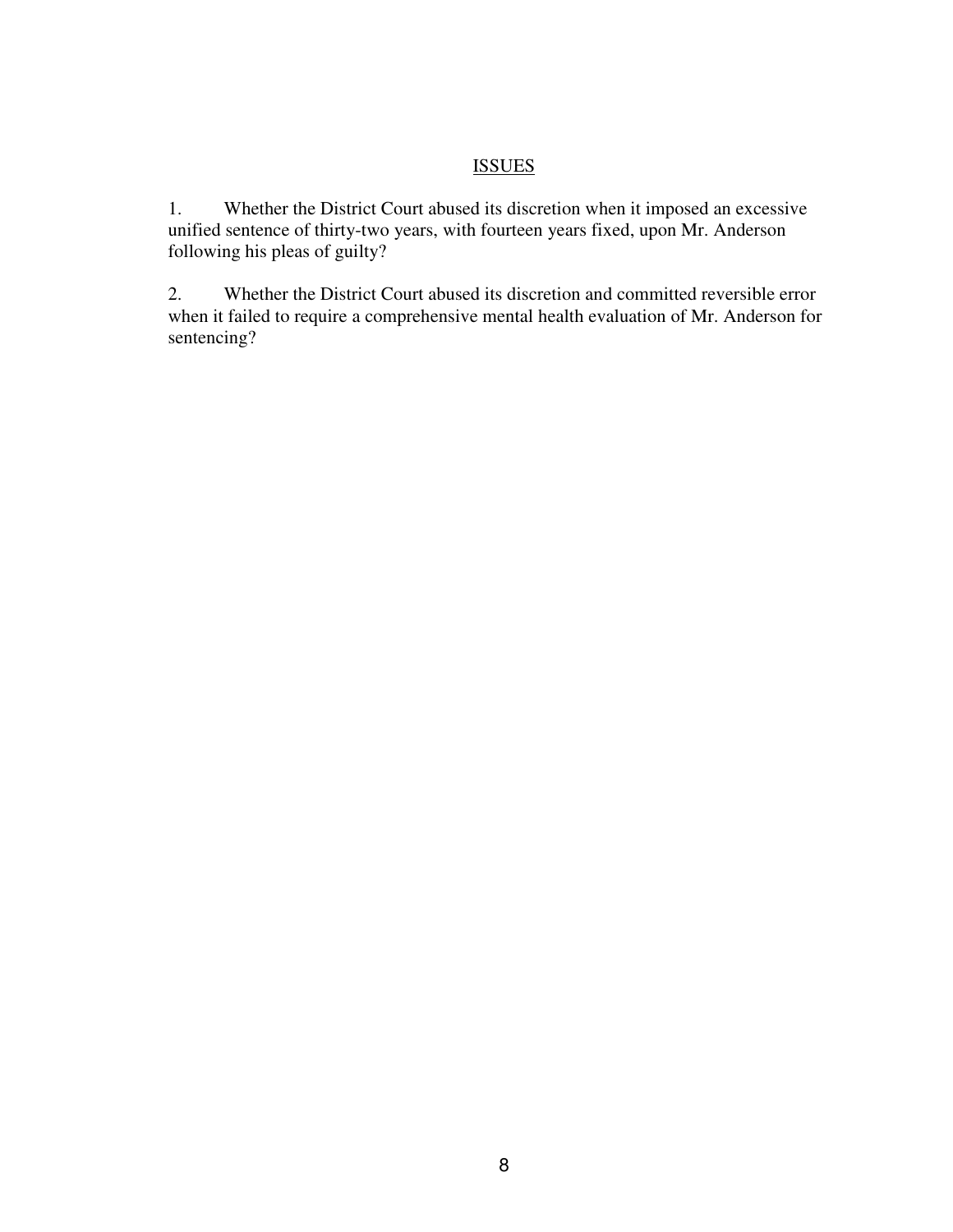#### ARGUMENT

### I. The District Court Abused Its Discretion When It Imposed An Excessive Unified Sentence Of Thirty-two Years, With Fourteen Years Fixed, Upon Mr. Anderson Following His Plea Of Guilty.

### A. Introduction

Travis Anderson did not proceed to trial, but rather pled guilty prior to trial. He accepted responsibility for his conduct and pled guilty to one count of First Degree Kidnapping and one count of Aggravated Battery. Pursuant to a plea agreement, the parties stipulated to the total term of the sentence, with discretion to argue for between twelve and fifteen years on the determinate portion of the sentence. (R., p. 91). At sentencing, the Government recommended a sentence of fifteen years determinate and seventeen years indeterminate. (R., p. 90, 91; S. H. Tr., p. 19, ls. 5-7). The defense recommended a sentence of twelve years determinate, and twenty years indeterminate. (R., p. 90; S.H. Tr., p. 32, ls. 24-25; p. 33, ls. 14-15).

Following Mr. Anderson's plea of guilty, the District Court sentenced him to a unified sentence of thirty-two (32) years, with fourteen (14) years determinate, on the Kidnapping charge, and a twelve (12) year determinate sentence on the Aggravated Battery charge, to run concurrently. (R. 106, 108-09).

Several mitigating factors were present in Mr. Anderson's case, all of which indicated that a more lenient determinate sentence would have been appropriate. Those included the fact that Mr. Anderson accepted responsibility and expressed remorse for his actions, had no prior violent felony record or record of similar charges, his more-culpable co-defendant was sentenced to a ten year determinate and fifteen year indeterminate term,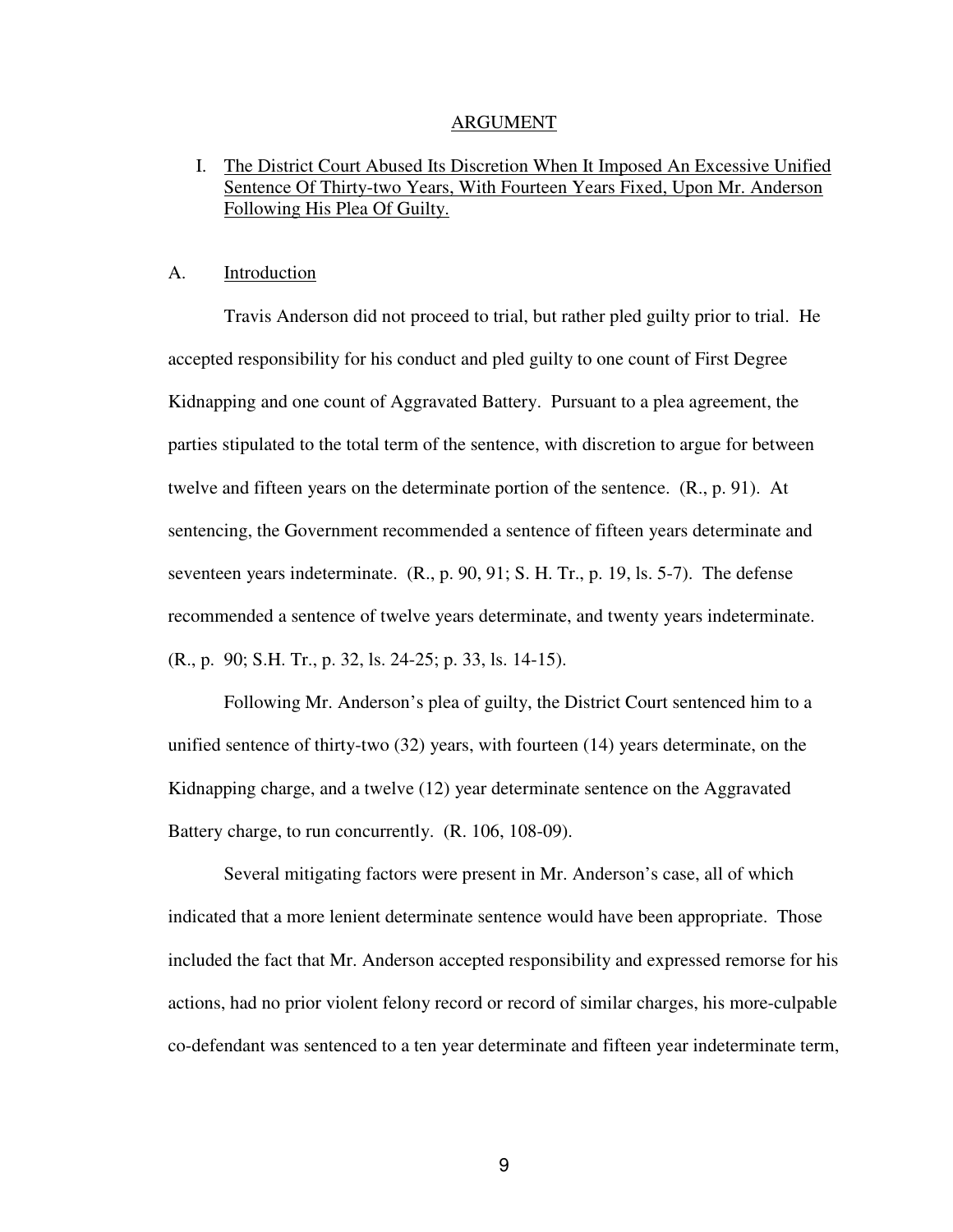he had severe substance abuse issues, and he suffered from significant mental health issues.

The District Court's insufficient consideration of all the mitigating factors, and therefore, its insufficient consideration of Idaho's recognized sentencing objectives, caused it to impose an excessive determinate sentence in an abuse of its discretion. This Court should remedy that abuse.

### B. The District Court Failed To Sufficiently Consider The Mitigating Factors Present In This Case And So Imposed An Excessive Determinate Sentence.

### 1. Introduction

Mr. Anderson asserts that, given the facts and circumstances of the case and his background, his unified sentence of thirty-two years, with fourteen years fixed, was excessive. When a defendant contends that the sentencing court imposed an excessively harsh sentence, the appellate court will conduct an independent review of the record, giving consideration to the nature of the offense, the character of the offender, and the protection of the public interest. *State v. Trevino,* 132 Idaho 888, 896 (1999)(citing *State v. Reinke*, 103 Idaho 771, 772 (Ct. App. 1982)).

When reviewing the length of a sentence, the appellate courts utilize an "abuse of discretion" standard. *State v. Dabney,* 159 Idaho 790, 794 (2016)(citing *State v. Al-Kotrani,* 141 Idaho 66, 70 (2005)). The appellate court must conduct an independent review of the record on appeal. *State v. Jeppesen,* 138 Idaho 71, 76 (2002)(citing *State v. Cannady,* 137 Idaho 67, 73 (2002)). The Idaho Supreme Court has held that, "'[w]here a sentence is within statutory limits, an appellant has the burden of showing a clear abuse of discretion on the part of the court imposing the sentence.'" *State v. Jackson*, 130 Idaho 293, 294 (1997)(quoting *State v. Cotton*, 100 Idaho 573, 577 (1979)). Mr.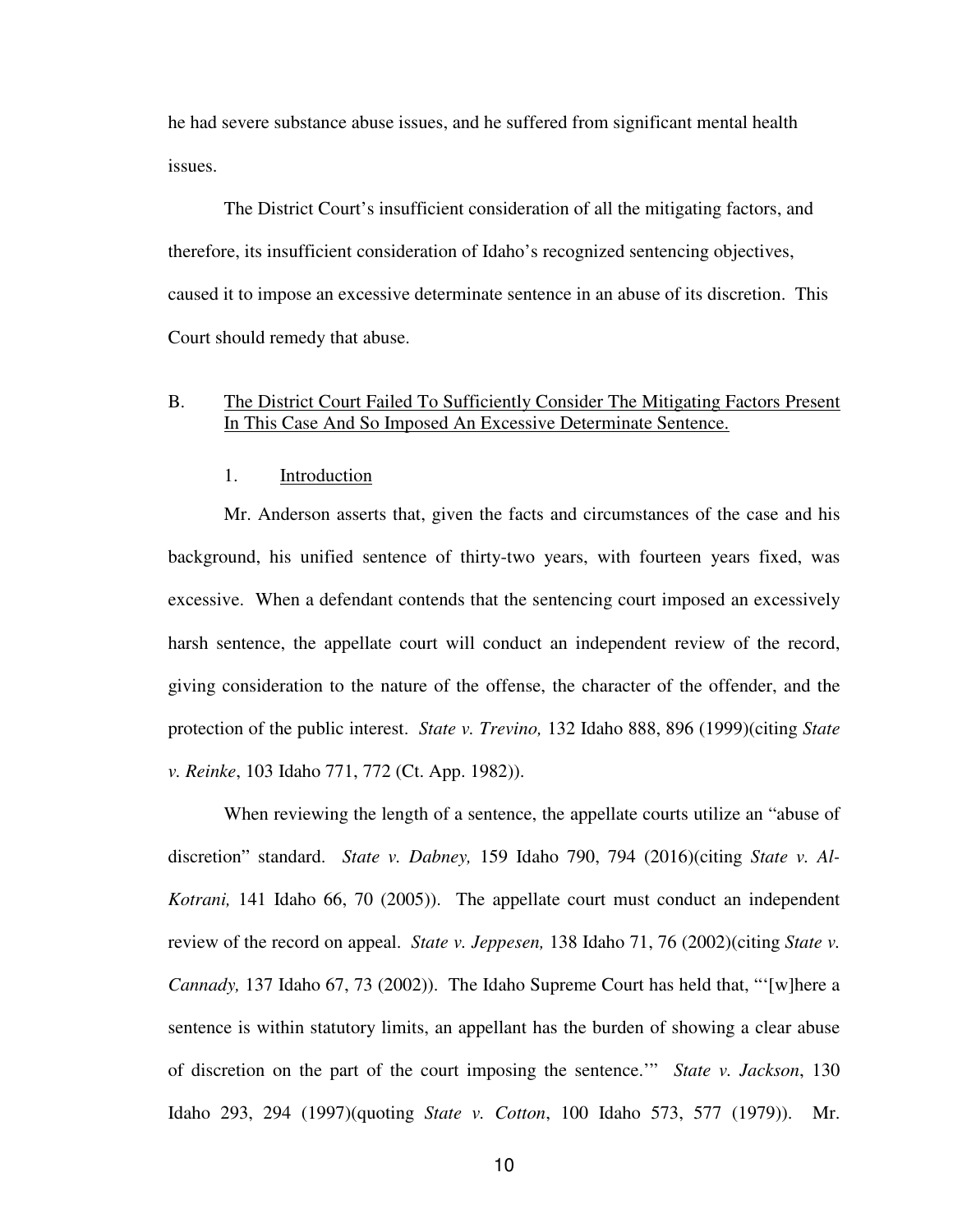Anderson does not allege that his sentence exceeds the statutory maximum; therefore, he must show that the District Court abused its discretion in imposing the sentence. *Id.*  When considering whether the trial court abused its discretion, the appellate court must consider (1) the trial court correctly perceived the issue as one of discretion; (2) whether the trial court acted within the boundaries of its discretion and consistently with the applicable legal standards; and (3) whether the trial court reached its decision by an exercise of reason. *State v. Bailey,* 161 Idaho 887, 890 (2017)(citing *State v. McIntosh,*  160 Idaho 1, 8 (2016)); *State v. Stevens*, 146 Idaho 139, 143 (2008). In order to reach a decision "by an exercise of reason", the court must take into consideration "facts and circumstances which are necessary to make a sound, fair and just determination, and a knowledge of the facts upon which the discretion may properly operate." *Bailey, supra.*  (citing *State v. Hooper,* 119 Idaho 606, 611 (1991)). Mr. Anderson asserts that the District Court failed to engage in such an "exercise of reason", based on the Court's statement that "you're still left with simply numbers" and "it's just talking about numbers" (S.H. Tr., p. 37, ls. 1-2; p. 41, l. 16), and based on the factors discussed below in detail.

Accordingly, in order to show an abuse of discretion, Mr. Anderson must show that, in light of the governing criteria, the sentence was excessive considering any view of the facts. *McIntosh,* 160 Idaho at 8 (citing *State v. Broadhead,* 120 Idaho 141, 145 (1991)); *State v. Oliver,* 144 Idaho 722, 727 (Idaho 2007).

The governing criteria, or criminal sentencing objectives, are: (1) protection of society; (2) deterrence of the individual and the public generally; (3) the possibility of rehabilitation; and (4) punishment or retribution for wrongdoing. *Al-Kotrani,* 141 Idaho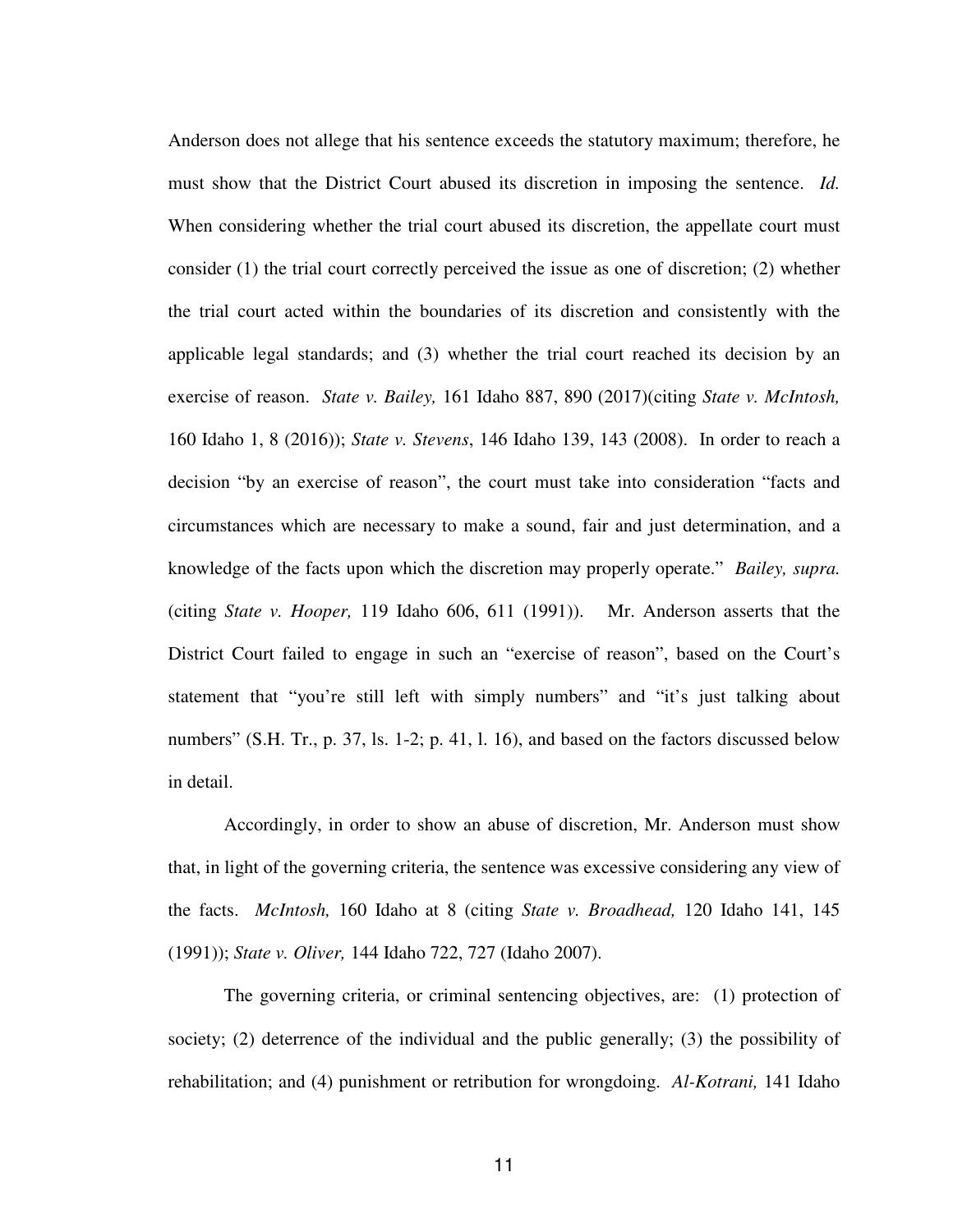at 70; *State v. Strand,* 137 Idaho 457, 460-61 (2002). The protection of society is the primary objective the sentencing court should consider. *State v. Charboneau*, 124 Idaho 497, 500 (1993). Therefore, a sentence that protects society and also accomplishes the other objectives will generally be considered reasonable. *Id*.; *State v. Toohill*, 103 Idaho 565, 568 (Ct. App. 1982). For purposes of sentencing review, the Court will consider the minimum period of incarceration as the probable measure of confinement. *State v. Lundquist*, 134 Idaho 831, 836 (2000). In Mr. Anderson's case, the minimum period of incarceration is fourteen years.

In exercising its discretion, the "most fundamental requirement is reasonableness". *Bailey,* 161 Idaho at 894; *McIntosh,* 160 Idaho at 8; *Hooper,* 119 Idaho at 608 (citing *State v. Dillon*, 100 Idaho 723, 724 (1979)).

The appellate court should consider several factors to determine whether the sentencing objectives are served by a particular sentence. *State v. Knighton*, 143 Idaho 318, 320 (2006). They include, but are not limited to "the defendant's good character, status as a first-time offender, sincere expressions of remorse and amenability to treatment, and support of family<sup>1</sup>." *Id.*; *see also* I.C. §19-2521 (wherein the Legislature articulated several factors it suggested the sentencing court consider in its determination of whether to place the defendant on probation, or whether the facts indicate that it should depart from that result and impose a prison sentence).

Insufficient consideration of these factors has been the basis for a more lenient sentence in several cases. *See, e.g., Cook v. State*, 145 Idaho 482, 489-90 (Ct. App.

<sup>1</sup> Mr. Anderson had clear and strong support from his family, as demonstrated by their heartfelt testimony on the record at his Sentencing Hearing. (*See* S.H. Tr., p. 13, l. 16 – p. 18, l. 3). This factor was clearly met in Mr. Anderson's case.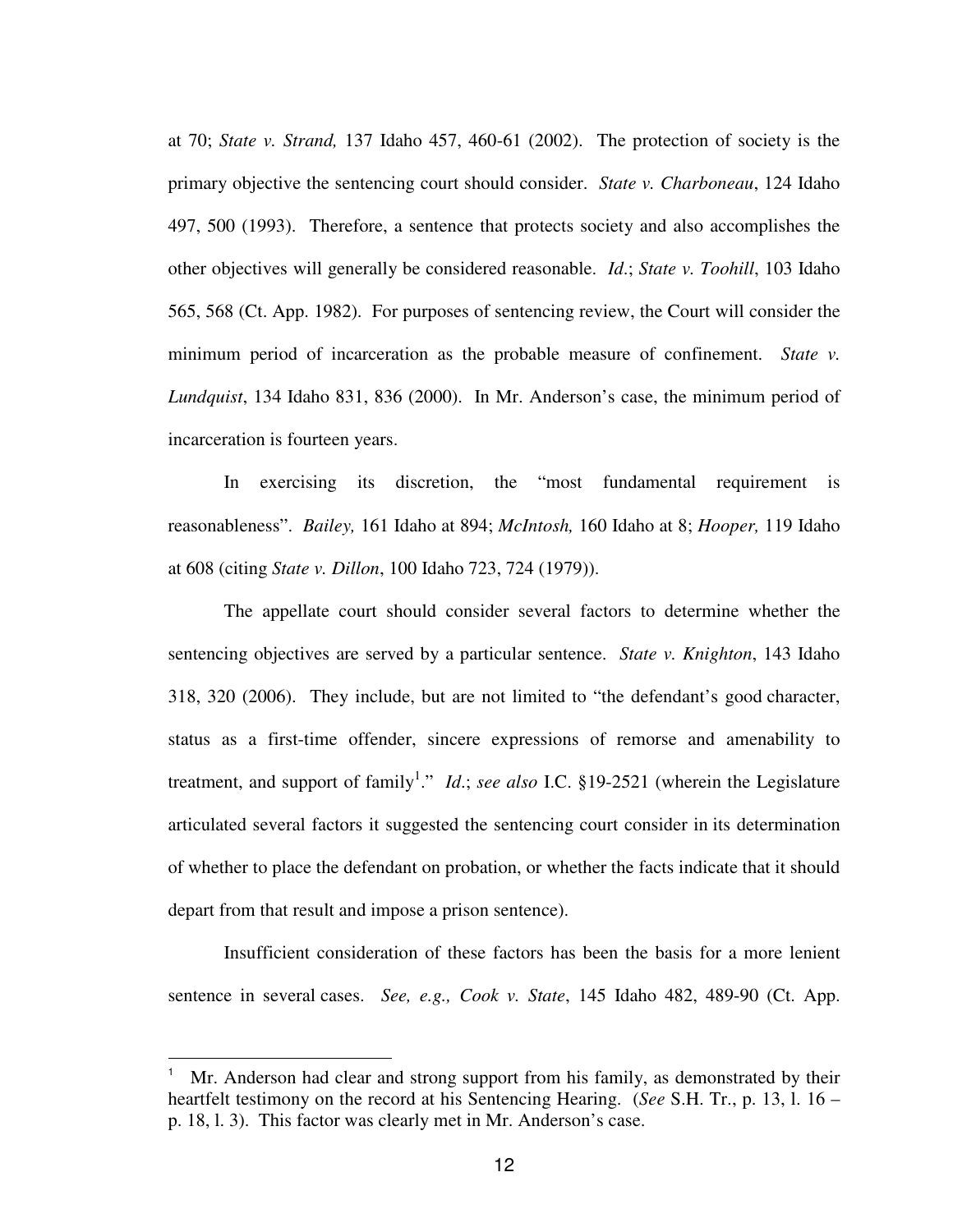2008); *State v. Alberts*, 121 Idaho 204, 209 (Ct. App. 1991); *State v. Carrasco*, 114 Idaho 348, 354-55 (Ct. App. 1988), *rev'd on other grounds*, 117 Idaho 295, 301 (1990); *State v. Shideler*, 103 Idaho 593, 595 (1982). In this case, several of those factors were present, but were insufficiently considered by the District Court when it determined Mr. Anderson's sentence, particularly the determinate portion of his sentence. As a result, his sentence did not serve the recognized sentencing objectives and was excessive.

Additionally, the Eighth Amendment to the United States Constitution prohibits the imposition of cruel and unusual punishment. U.S. CONST., amend. VIII. The Eighth Amendment prohibition against the infliction of cruel and unusual punishments prohibits not only barbaric punishments, but also sentences that are disproportionate to the crime committed. *Gonzalez v. Duncan*, 551 F.3d 875, 879 (9<sup>th</sup> Cir. 2008). In addition to the statutory arguments submitted herein, Mr. Anderson also asserts that his determinate sentence violated his Eighth Amendment rights by being greater than necessary to accomplish the goals and objectives of sentencing and by being disproportionate to his crime, and therefore constituted "cruel and unusual punishment". This Court should remedy any constitutional violations by correcting the determinate portion of Mr. Anderson's sentence.

### 2. Lack of Prior Record

One of the enumerated factors under Idaho law indicating prison is inappropriate (lack of a prior record) directly applied to Mr. Anderson's case. *See* I.C. §19-2521(2)(g).

This was Mr. Anderson's first felony conviction, albeit a serious felony. His misdemeanor record consisted of a marijuana possession charge and a Petit Theft charge.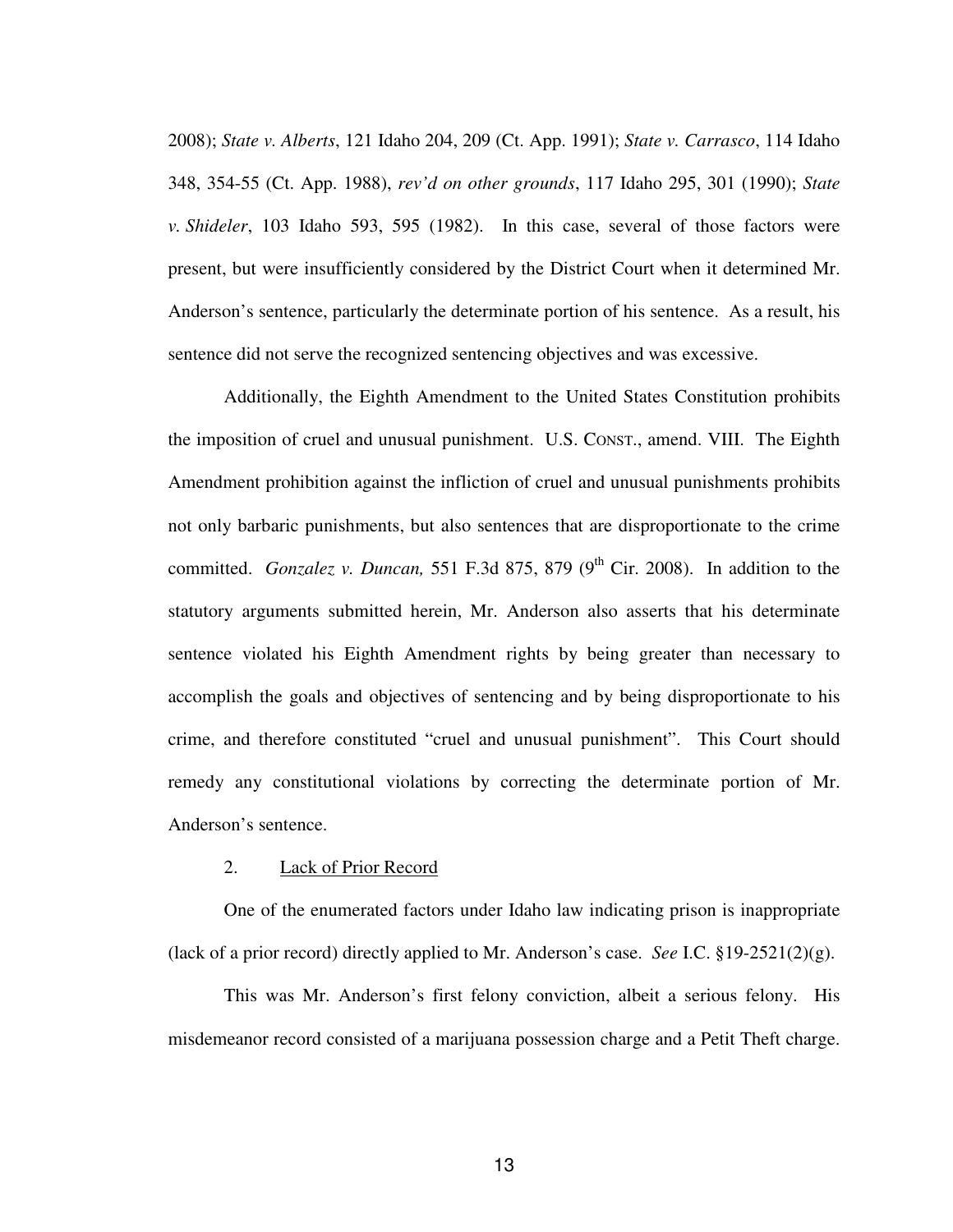His marijuana charge was from 2008, approximately eight years before this case. His Petit Theft charge was from 2010, some six years before this case.

Neither of Mr. Anderson's prior convictions was for crimes of violence. Mr. Anderson had no prior history of violent offenses, drug-related offenses, or sexual-related crimes. He does not have a record of victimizing other people or endangering society.

The Idaho Supreme Court has previously considered the fact that the defendant had no felony record to be a mitigating factor which partially justified a more lenient sentence. *Shideler*, 103 Idaho at 595; *State v. Nice*, 103 Idaho 89, 90 (1982); *see also* I.C. § 19-2521(1)(f), (2)(g) (indicating that where the defendant does not have a significant record, the sentencing court should be more disposed to suspending the sentence rather than opting for imprisonment). The logic in support of this proposition is that such a person usually does not yet have a fixed character for crime and therefore rehabilitation at this early stage is more likely. *See State v. Owen*, 73 Idaho 394, 402 (1953), *overruled on other grounds by State v. Shepherd*, 94 Idaho 227, 228 (1971).

The Idaho Supreme Court provided significant guidance on this issue in *State v. Shideler, supra.* In *Shideler*, the defendant pled guilty to a charge of armed robbery, while charges of assault with a deadly weapon and possession of a firearm during the commission of a crime were dismissed. The district court sentenced the defendant to an indeterminate term of twenty years. *Shildeler,* 103 Idaho at 593.

The Supreme Court reviewed the sentence under an "abuse of discretion" standard, and overturned the sentence. The Court found that the crime was very serious and threatened harm to others, and that a "substantial sentence of imprisonment" was required, both for protection of society and to "reflect society's condemnation of the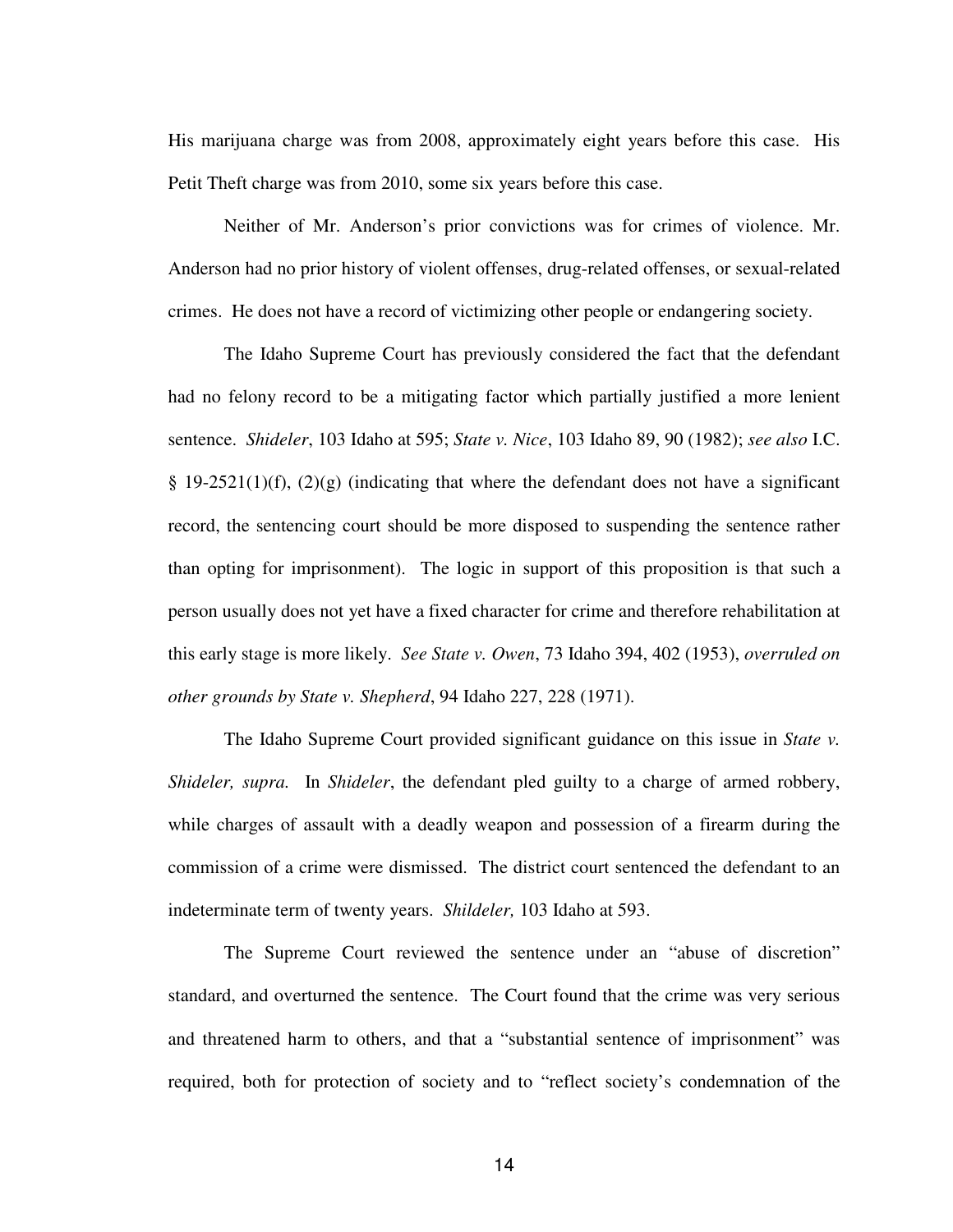defendant's behavior" and for general deterrence. *Id.* at 594. However, the Court looked closely at the defendant's personal characteristics, noting specifically that the defendant had no prior criminal history and had severe mental health issues. *Id.* 

The Supreme Court overturned the twenty-year indeterminate sentence imposed upon the convicted robber. The Court noted that

> "this was the defendant's first felony with no prior history of any criminal activity and this court has 'recognized that the first offender should be accorded more lenient treatment than the habitual criminal.'" *Id.* (citing *State v. Owen,* 73 Idaho 394, 402 (1953)(overruled on other grounds)).

The Court further noted that the defendant had accepted responsibility for his acts, and reduced his sentence from an indeterminate twenty year sentence to an indeterminate twelve year sentence, a time reduction of forty percent. *Id.* at 595.

Mr. Anderson asserts that the *Shideler* case should guide this Court in its assessment of his appeal. The *Shideler* case provides guidance for several reasons, including the similarities in the defendant's mental health issues as well as their mutual acceptance of responsibility. It should be noted, of course, that Mr. Shideler obtained a sentence reduction on appeal despite having committed a violent offense which apparently involved use of a deadly weapon, while Mr. Anderson's offense did not contemplate or threaten him using a deadly weapon against the victim. Finally, the *Shideler* Court placed great significance on the lack of a prior record, similar to Mr. Anderson. *See id.* at 595. Mr. Anderson urges this Court to give great weight to the *Shideler* decision.

Mr. Anderson's limited and non-felony criminal record, along with his willingness to accept responsibility for his actions, indicated that a more lenient sentence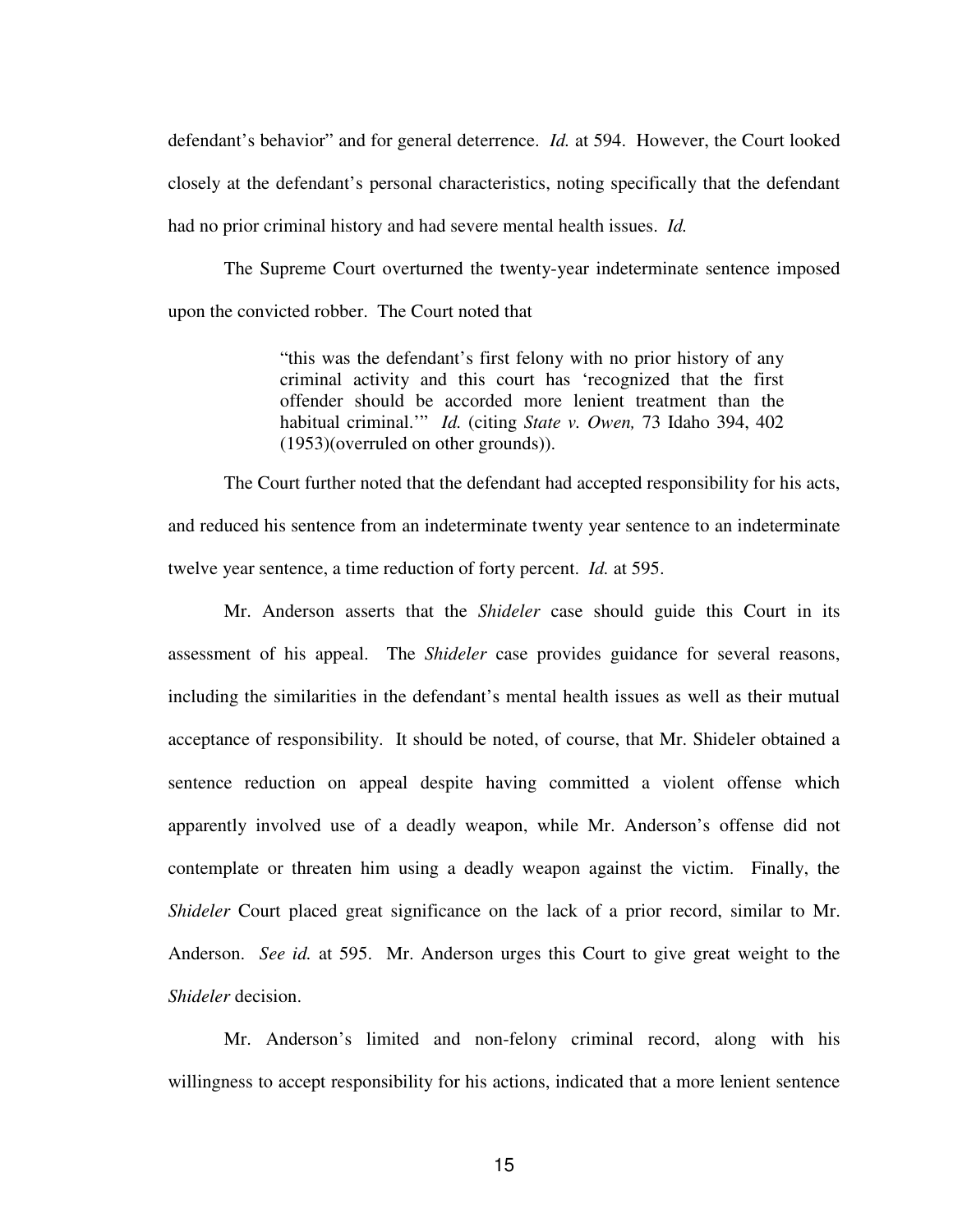was appropriate. *See, e.g.,* I.C. § 19-2521(1)(f), (2)(g); *Shideler*, 103 Idaho at 595; *State v. Hall*, 114 Idaho 887, 889 (Ct. App. 1988). Based thereon, Mr. Anderson asserts that the District Court abused its discretion by imposing an excessive determinate sentence.

### 3. Acceptance of Responsibility

Mr. Anderson accepted responsibility for his actions, by pleading guilty and

admitting his behavior. He also expressed his remorse, indicating his sorrow and remorse

directly to the victim during the sentencing hearing. (*See* S.H. Tr., ps. 33-34)(stating

verbatim that

"I just want to say that I do sincerely feel remorseful for what ••••••••••••••••••••••••••••••••••••••••••••••••••••••••••••••••••••••••• happened. I want to apologize to the victim, to the community, to my family and everyone affected by this." (*Id.,* p. 33, l. 24 – p. 34, l. 2) \*\*\* "… there's nothing that [the prosecutor] can say that can make me feel worse about what I did. As talented as [the prosecutor] is [at] painting a picture, I feel that much worse." \*\*\* ""This is horrific. I understand that. And so I would just ask that you

would … have some sort of mercy on me to see that I truly am remorseful for my actions and accountable for what I've done." (*Id.,*  p. 33, l. 24 – p. 34, l.2; p. 34, ls. 6 – 8; p. 34, ls. 12-15). ••••••••••••••••••••••••••••••••••••••••••••••••••••••••••

Acknowledgment of guilt and acceptance of responsibility by the defendant are

critical first steps toward rehabilitation. *See State v. Kellis*, 148 Idaho 812, 815 (Ct. App. 2010), *rev. denied*. By making these acknowledgements, Mr. Anderson demonstrated that he had taken these critical first steps. They also demonstrated that he was and is amenable to treatment. (*See* S.H. Tr., p. 34, ls. 10-12). Mr. Anderson also freely admitted that he needed drug treatment. (P.S.R., p. 13)(stating that "Mr. Anderson indicated feeling drug treatment is necessary").

Additionally, Mr. Anderson's acknowledgment of guilt and his acceptance of responsibility, and expressions of remorse, satisfy a statutory factor "in favor of avoiding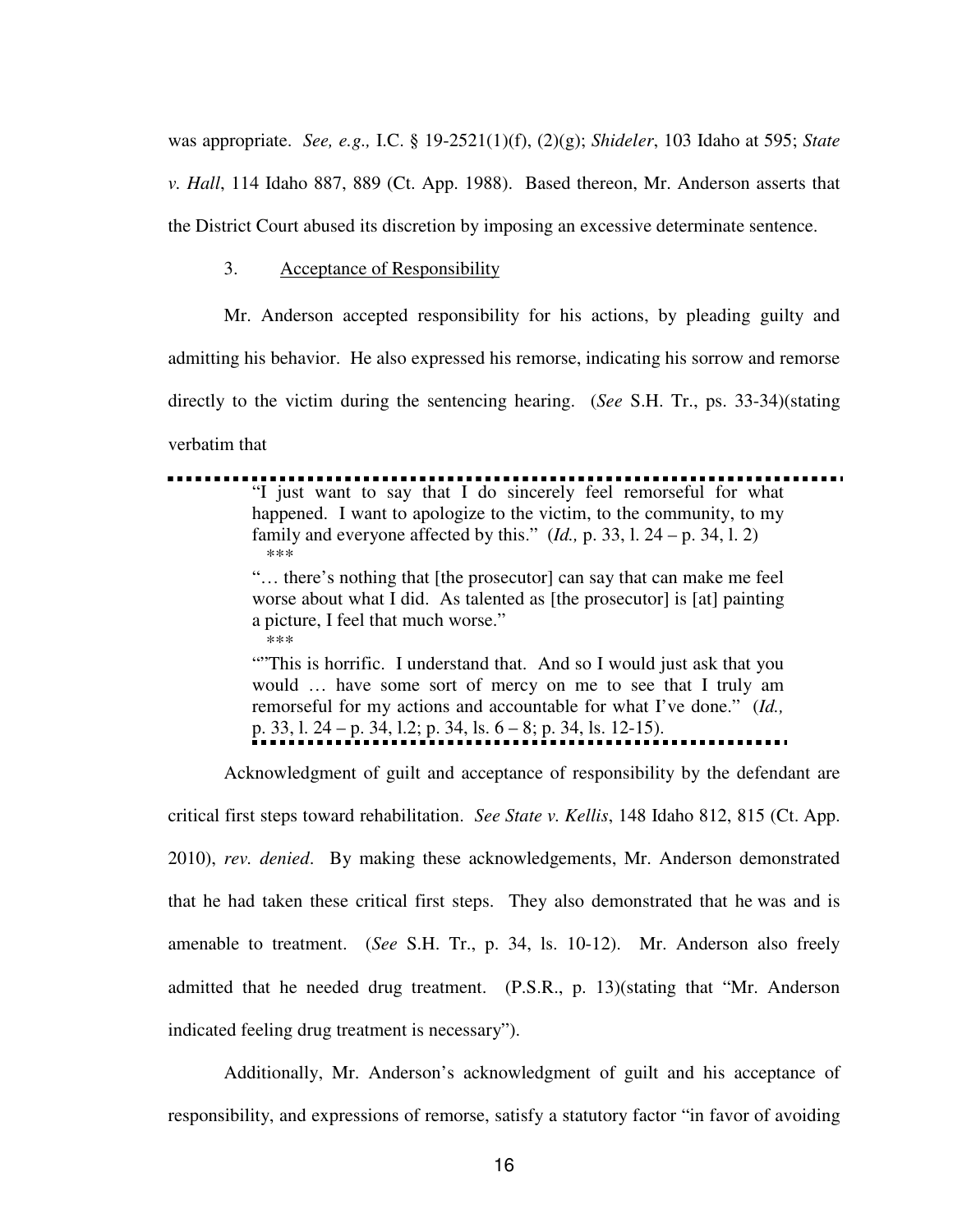a sentence of imprisonment." (*See* Idaho Code §19-2521(2)). Specifically, Mr. Anderson's "character and attitudes … indicate that the commission of another crime is unlikely." *Id.* at 2(i). As discussed above, the Supreme Court has recognized "acceptance of responsibility" as an important factor in considering whether to reduce a substantial sentence. *See Shideler*, 103 Idaho at 593.

The Idaho Court of Appeals fairly recently overturned an excessive sentence based in part on the defendant's acceptance of responsibility, in *Cook v. State,* 145 Idaho 482 (Ct. App. 2008). In *Cook,* the defendant pled guilty to nine counts of grand theft by deception, having defrauded nine different families out of 1.5 million dollars. He was sentenced to eight consecutive prison terms of three-to-eight years. The Court of Appeals considered the defendant's acceptance of responsibility, the circumstances of the offense, the fact that the charges arose from one continuing plan of wrongdoing, the defendant's age, and his complete lack of a prior criminal record. *Id. at* 489. The Court found the sentence to be excessive, holding that "… the court did not give sufficient consideration to the defendant's status as a first time offender, his expressions of remorse, [and] the likelihood of rehabilitation and deterrence possible with a lesser cumulative sentence … ." *Id.* 

Mr. Anderson asserts that the *Cook* Court engaged in an appropriate weighing of all of the various factors at play, including the goals and objectives of sentencing under Idaho law, and came to a well-reasoned decision. Most importantly, Mr. Anderson notes that the factors considered by the *Cook* Court - acceptance of responsibility, the circumstances of the offense, the fact that the charges arose from one continuing plan of wrongdoing, the defendant's age, and his virtual lack of a prior criminal record – directly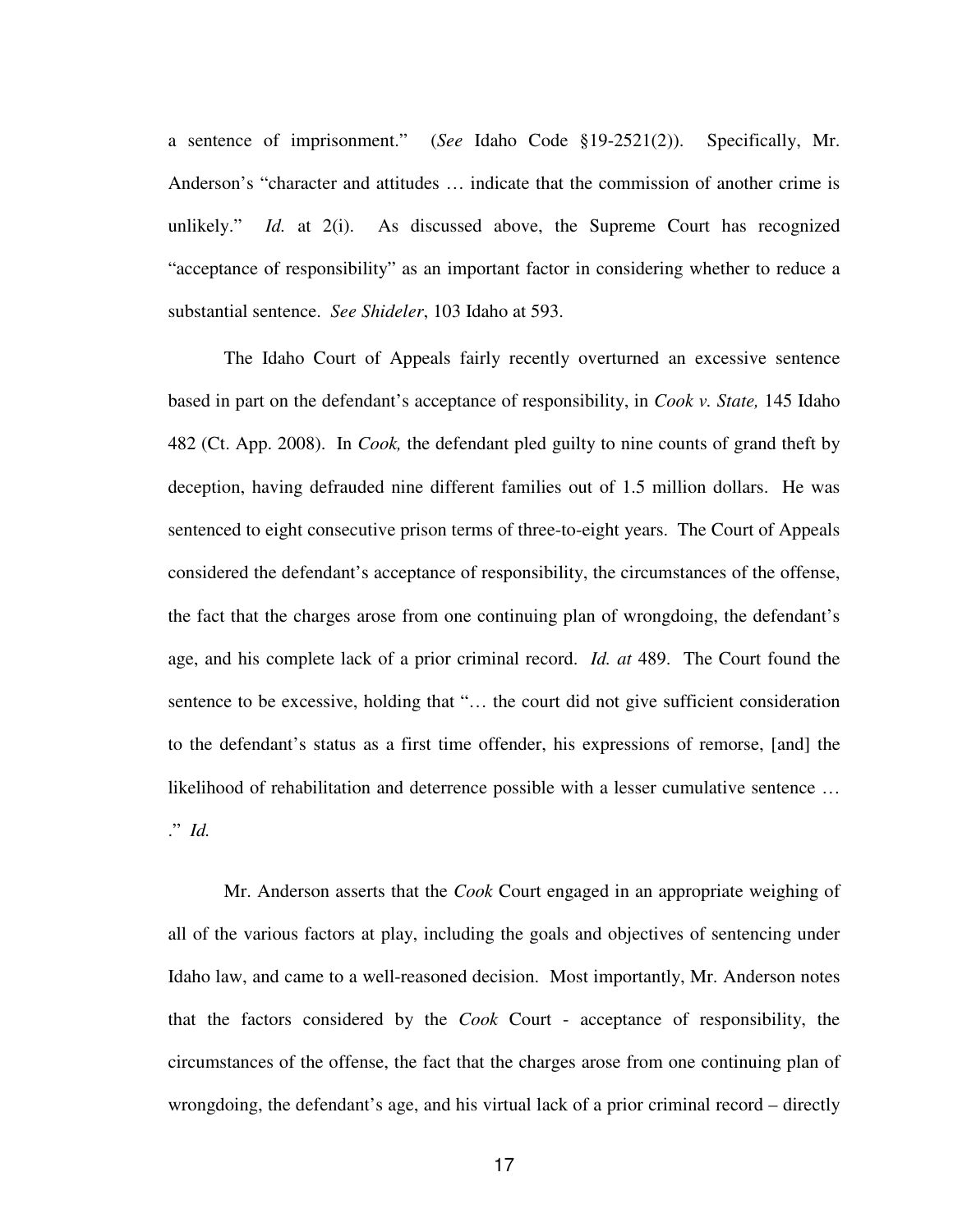apply to his case and personal circumstances. Mr. Anderson respectfully requests that this Court adopt the *Cook* rationale, apply it to his case, and reduce the fixed portion of his sentence from fourteen years down to twelve years, as this Court deems appropriate.

Mr. Anderson's acknowledgment of guilt, his expression of remorse, and acceptance of responsibility indicate a more lenient fixed sentence was more appropriate. *See Kellis*, 148 Idaho at 815. The District Court erred by failing to properly consider this factor in imposing an excessive sentence upon Mr. Anderson.

### 4. Substance Abuse and Childhood History

Yet another mitigating factor supported a more lenient sentence. Mr. Anderson had a serious substance abuse issue before and during the time of his criminal behavior. (*See* PSR, ps. 13, 75-76; S.H. Tr., p. 34, ls. 10-12).

This substance abuse began at a young age, during Mr. Anderson's adolescence, and included Mr. Anderson being exposed to his parents engaging in alcohol abuse and drug usage. (*See* PSR, p. 7)*.* A troubled childhood is yet another factor sentencing courts should consider in mitigation. *See State v. Williamson*, 135 Idaho 618, 620 (Ct. App. 2001).

Mr. Anderson reported during his PSR interview that his alcohol and drug usage began at approximately age 12, and continued up to the date of his arrest. (*See* PSR, ps. 11-12).

Mr. Anderson further reported that he began using methamphetamine at age 14, and was a regular daily user for years leading up to his arrest in this case. (*See* PSR, p. 13)*.* Finally, Mr. Anderson reported that he used cocaine, ecstasy, LSD and heroin as well. (*Id*). However, despite this clear record of substance abuse, the District Court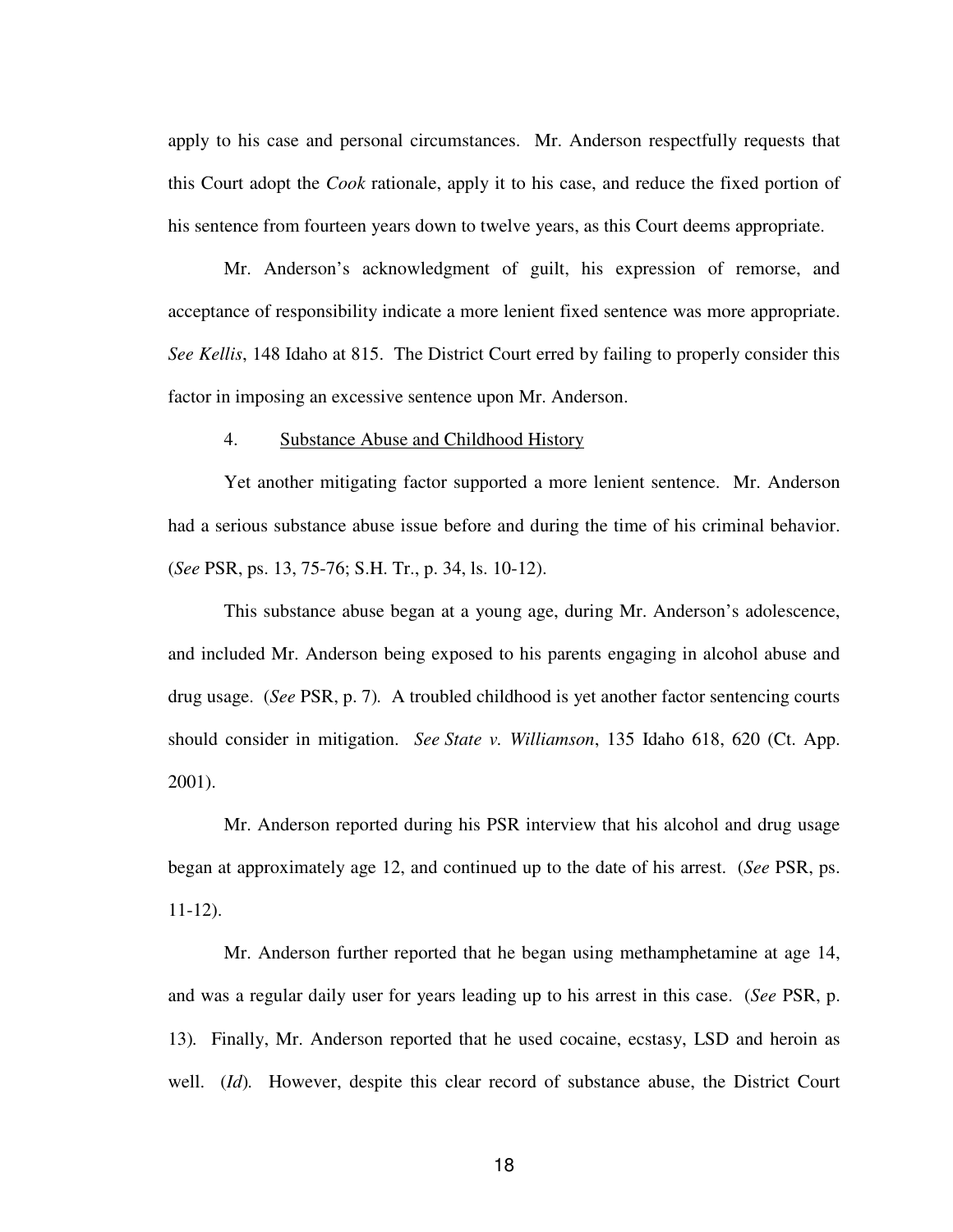apparently gave no consideration to this factor at sentencing, failing to even mention it during the Court's comments in support of its sentence. (*See* S.H. Tr., p. 34, l. 23- p. 42, l. 24). This failure to recognize and consider Mr. Anderson's "troubled childhood", as concerns drug abuse and addiction, constitutes error. While this factor does not provide a legal defense or excuse for Mr. Anderson's behavior, it certainly represented a mitigating factor that the District Court should have considered. *See Williamson, supra.* 

This Court should reverse for further proceedings to properly account for these mitigating factors.

### 5. Mental Health Issues

Finally, compounding those issues, Mr. Anderson had significant mental health issues which the District Court gave little or no heed to in imposing its sentence. Mr. Anderson has been diagnosed with Generalized Anxiety Disorder, Depressive Disorder, and Agoraphobia ('without history of panic disorder"). Mr. Anderson's PSR clearly referenced his mental health issues. (*See* PSR, ps. 11, 74, 76, 77, 79, 80-81).

The Idaho Supreme Court has recognized that Idaho Code §19-2523 not only suggests, but requires, the trial court to consider a defendant's mental illness as a sentencing factor. *Hollon v. State*, 132 Idaho 573, 581 (1999). For at least one year prior to his arrest, and likely longer, although the evaluations focused only on the prior twelve months, Mr. Anderson reported that such symptoms affected his behavior. (*See, generally,* PSR p. 80-81). In fact, in order to address these issues in relation to his behavior, the GAIN evaluator and the Mental Health Screening reporter both recommended that he potentially receive future mental health treatment and services. (*Id.*  at ps. 79, 81). •••••••••••••••••••••••••••••••••••••••••••••••••••••••••••••••••••••••••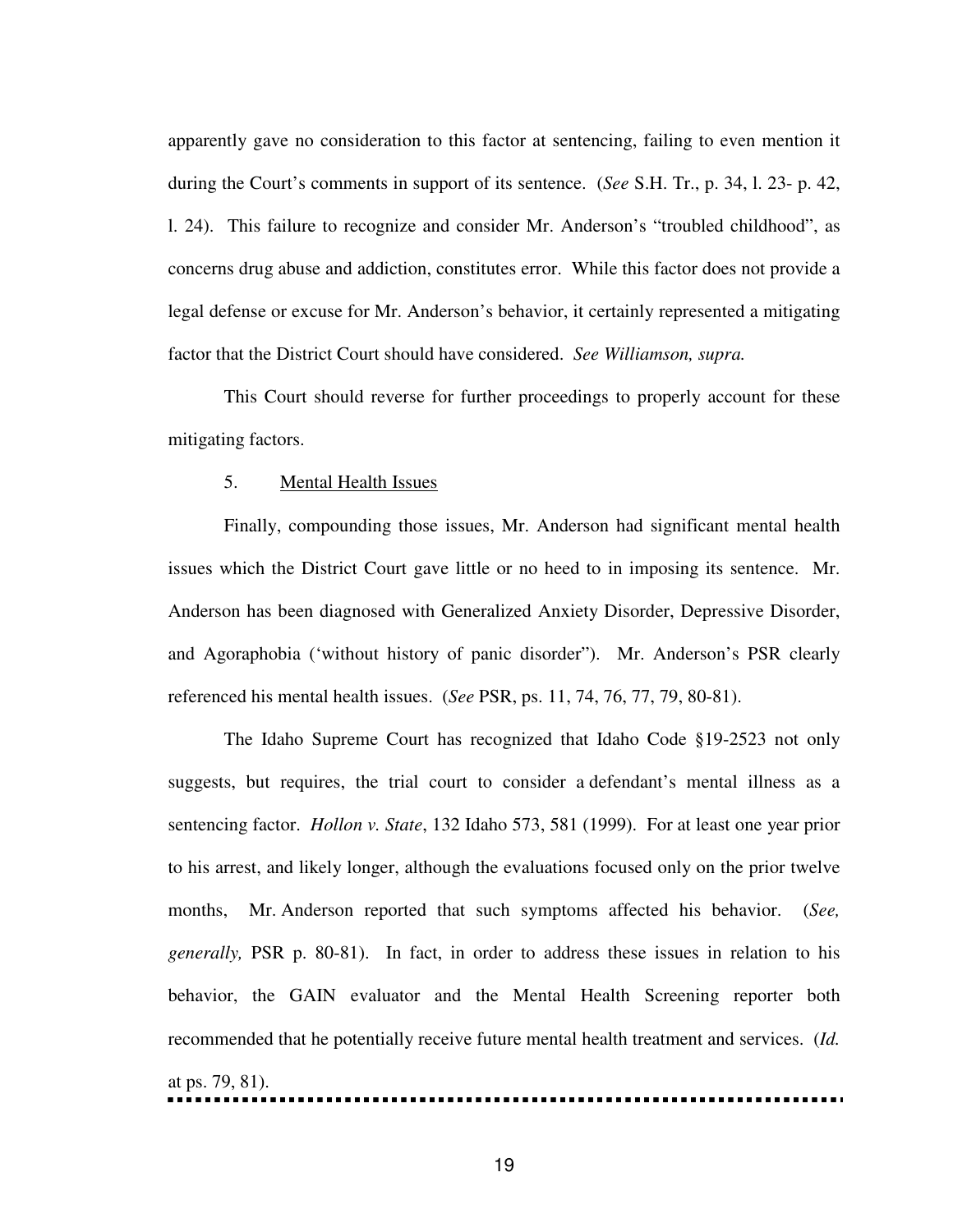Again, despite a clear record of mental health issues, the District Court apparently gave no consideration to this factor at sentencing, as the Court never mentioned mental health matters during the Court's comments in support of its sentence. (*See* S.H. Tr., p. 34, l. 23- p. 42, l. 24).

Given that the District Court failed to mention or reference mental health issues at Mr. Anderson's sentencing hearing, the record is void of any explanation as to whether they entered into the Court's consideration. Mr. Anderson asserts that the District Court committed error by failing to properly consider his mental health issues at sentencing, and urges this Court to remand his case to remedy this error.

### 6. Sentence Greater Than Necessary To Accomplish Sentencing Goals

Mr. Anderson further asserts that the determinate portion of his sentence was greater than necessary to accomplish the goals of sentencing. Such a sentence was inappropriate because sentences are to be crafted so that they do not force the prison system to continue detaining a person once rehabilitation or age has decreased the risk of recidivism. *Cook*, 145 Idaho at 489; *State v. Eubank*, 114 Idaho 635, 639 (Ct. App. 1988). Mr. Anderson was only 28 years old when he was sentenced. (PSR, p. 1). Yet his sentence, if it stands, would ensure that he will be incarcerated for at least fourteen years (half the length of his entire life to date) regardless of his rehabilitative efforts or maturation during that time. As such, his sentence operates contrary to the admonitions in *Cook* and *Eubank* and constitutes an abuse of discretion.

The Idaho Court of Appeals provided guidance on this issue in *State v. Carrasco,*  114 Idaho 348 (Ct. App. 1988). In *Carrasco,* the Court of Appeals reviewed a sentence of thirty years indeterminate for heroin and cocaine delivery charges. The prosecution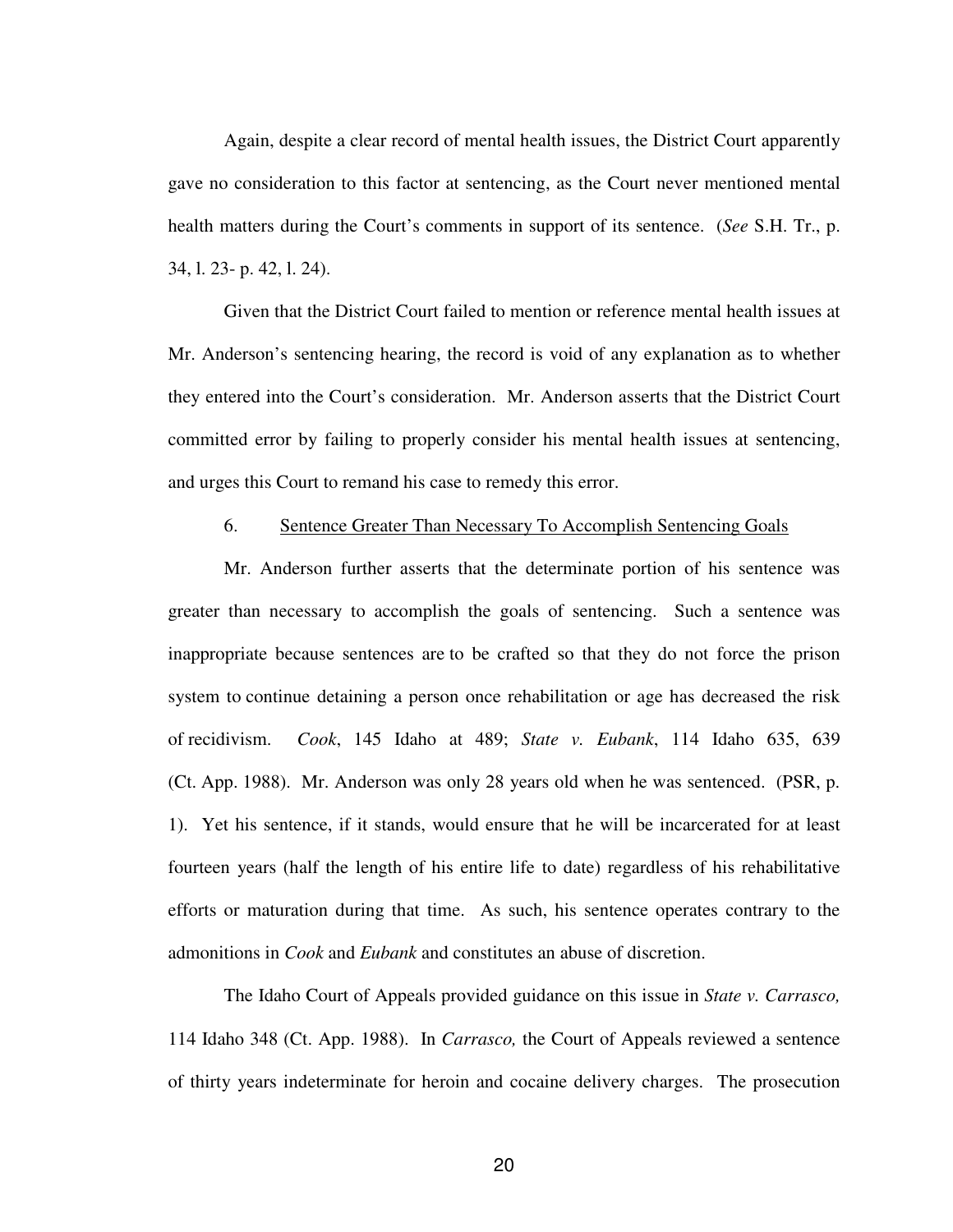had recommended a sentence of ten years determinate. Relying in part on the fact that the prosecutor's sentencing recommendation was ignored and that instead, "the district judge went a step further" and imposed a thirty year sentence, the Court of Appeals overturned the sentence, and reduced it by a third. *Id.* at 354. The *Carrasco* Court noted that the reduced sentence would provide "correctional authorities greater flexibility in granting [the defendant] a parole, if and when he earn[ed] it." *Id.* at 355. Mr. Anderson urges this Court to adopt the logic of the *Carrasco* decision and apply it directly to the facts in his case.

Mr. Anderson further notes the significant discrepancy in sentencing among the three participants in this matter. Participant Angela Frisby received a sentence of ten years fixed, followed by fifteen years indeterminate. (*See* Kootenai County case no. CR-2015-19465). It is believed that participant Lilly Johnson was sentenced to mental health court after a period of retained jurisdiction. Mr. Anderson acknowledges that Ms. Johnson played a lesser role in the crime. However, Mr. Frisby was, at minimum, equally culpable, if not more culpable, in that Ms. Frisby actually detained and kidnapped the victim from inside a store. (PSR, p. 3, para. 3)(stating that "[r]egarding the kidnapping, Ms. Munson stated she was dragged out of a Spokane store by a woman later identified as Angela Frisby"). The District Court did not find that Mr. Anderson played a greater role, noting that "I'm not so sure that the Court is persuaded one way or another whether or not you were in charge  $\ldots$  ." (S.H. Tr., p. 38, ls. 1-2).

Regardless, co-defendant Frisby received a significantly lesser sentence, both in the fixed and indeterminate portions. In light of the sentencing goals and the general directive to ensure sentences are relatively fair and equal for similar conduct, Mr.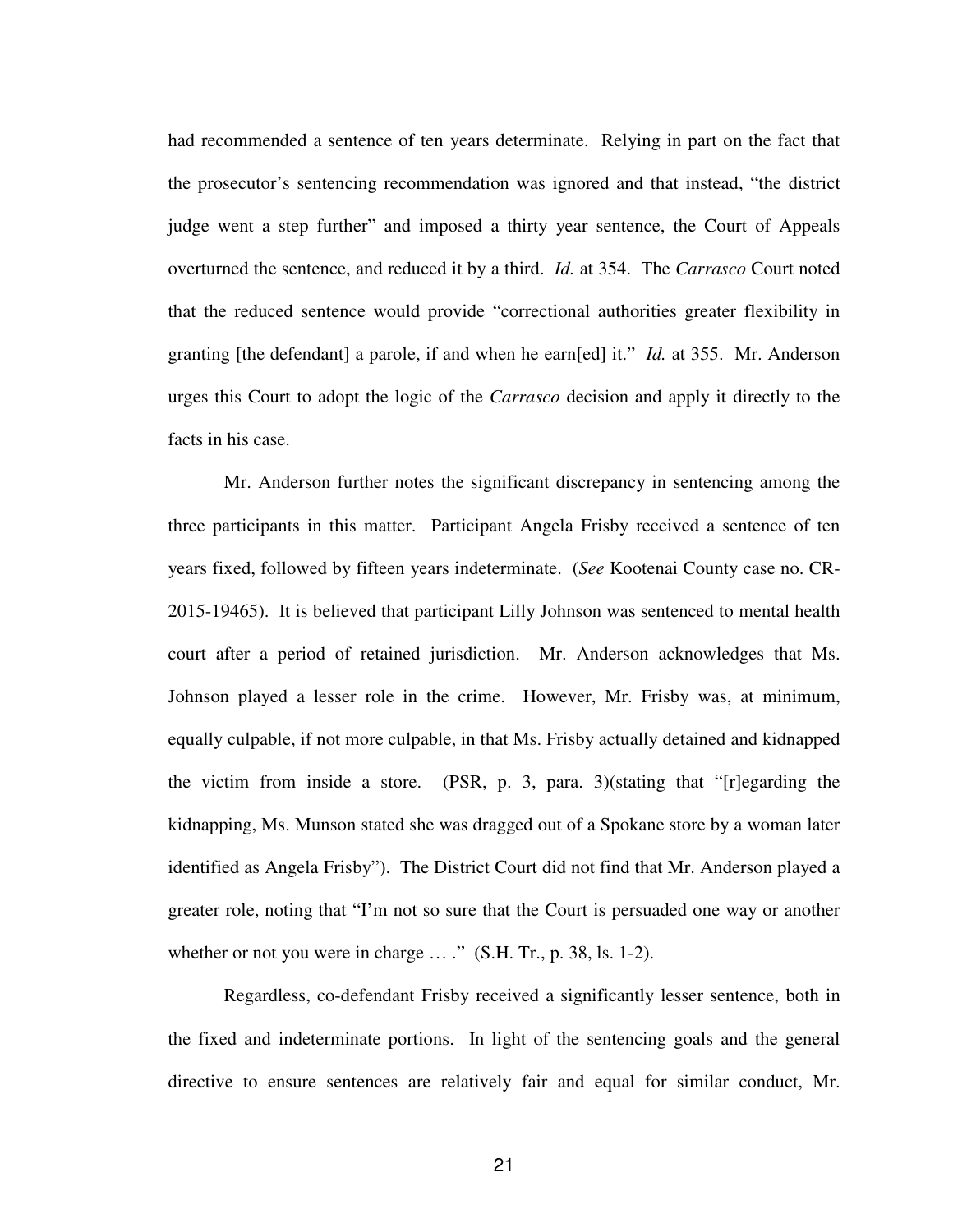Anderson challenges his sentence. The District Court's sentence created unwarranted sentencing disparity among similarly culpable defendants. Based thereon, he asserts that the District Court abused its discretion by imposing the 14-year determinate portion of the sentence.

#### Summary

A sufficient examination of all these factors reveals that a more lenient determinate sentence still addresses all the other sentencing objectives – protection of society, punishment, and deterrence. *See State v. Ransom*, 124 Idaho 703, 713 (1993)(requiring that alternative sentences still address all the sentencing objectives).

In Mr. Anderson's case, if the sentencing court had imposed the determinate sentence term recommended by the defense, it would still have imposed a substantial prison sentence. Therefore, both the retributive and the deterrent effects of the imposed sentence would still be present. *See State v. Crockett*, 146 Idaho 13, 14-15 (Ct. App. 2008)(discussing how a sentence for a period of probation and retained jurisdiction, rather than prison, addressed all the sentencing objectives and how the court's continuing jurisdiction affected those objectives). However, the sentence would not be "longer than reasonably necessary to deter similar conduct in the future, to exact retribution, or to protect society." *Carrasco,* 114 Idaho at 355.

In addition to the twelve-year minimum term of imprisonment, the Idaho Board of Pardons and Parole would retain the ability to revoke Mr. Anderson's parole and execute the original sentence if Mr. Anderson were to fail to adhere to the terms of his parole upon his release from prison. However, it could do so knowing that each of the statutory sentencing objectives had been properly addressed initially at the sentencing phase. •••••••••••••••••••••••••••••••••••••••••••••••••••••••••••••••••••••••••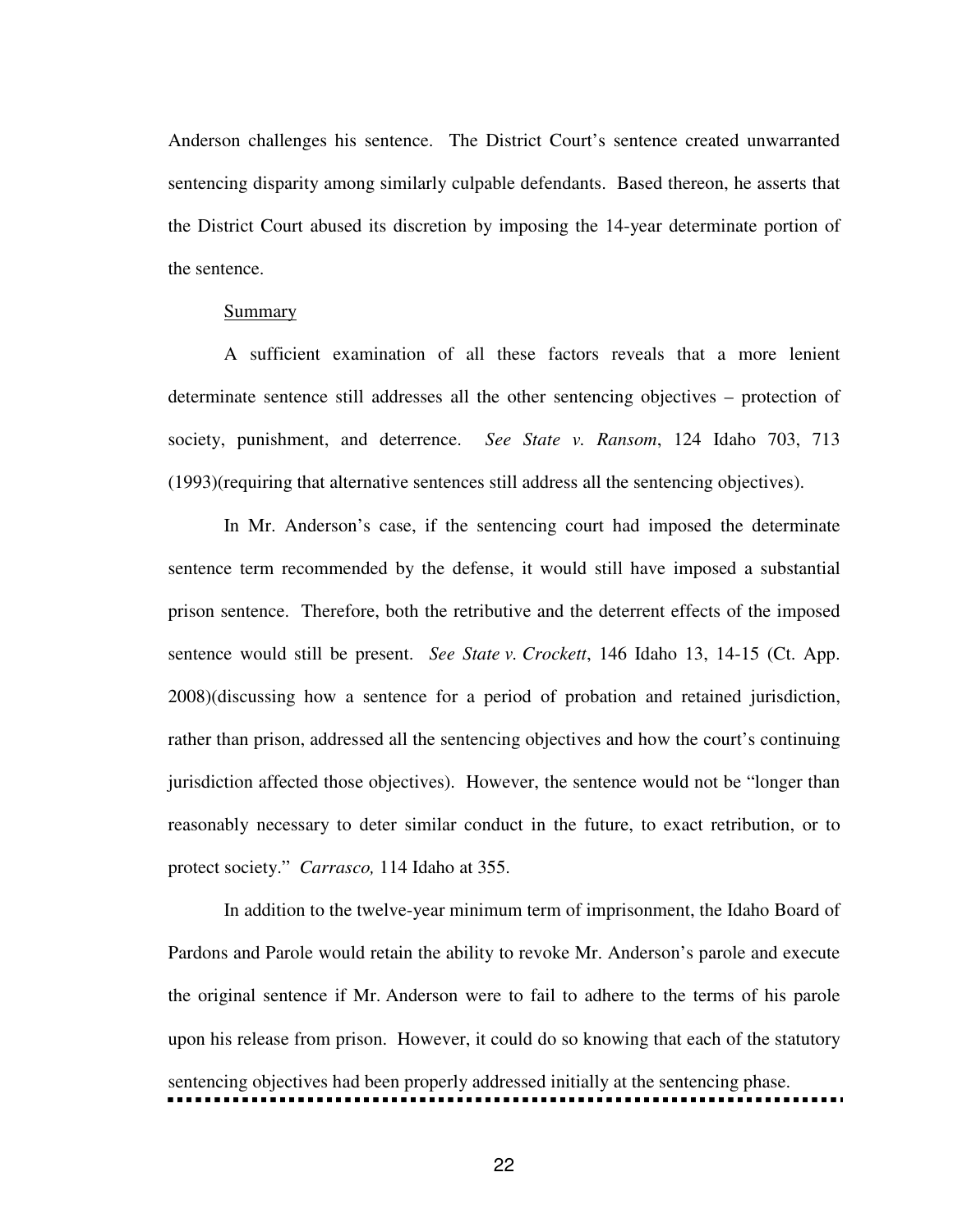Based upon these factors, Mr. Anderson asserts that the District Court insufficiently considered all the mitigating factors, which led to its imposition of an excessive determinate sentence in an abuse of its discretion. *See Dabney,* 159 Idaho at 794; *Al-Kotrani,* 141 Idaho at 70. Mr. Anderson respectfully requests that this Court remand this case with instructions to remedy that abuse of discretion.

### II. The District Court Committed Reversible Error When It Failed To Order A Mental Health Evaluation Of Mr. Lamb Prior To Sentencing.

Mr. Anderson's mental health status was a significant factor at sentencing. (It apparently remains a significant factor in that the State of Idaho placed Mr. Anderson at the Orofino facility, which treats persons with "dual diagnosis" mental health and drug addiction issues, as noted in this Court's notices to Mr. Anderson prior to Counsel's appearance). The District Court failed to specifically mention Mr. Anderson's mental health issues during sentencing. (*See, generally,* S.H. Tr. p. 34, l. 23 - p. 42, l. 24). Mr. Anderson's PSR specifically referenced his mental health issues, and the PSR attachments included specific mental health diagnoses. (*See* PSR, ps. 11, 74, 76, 77, 79, 80-81). Nonetheless, the District Court proceeded forward at sentencing without a separate, specific comprehensive mental health evaluation.

The decision whether to order a mental health evaluation pursuant to I.C. §19-2522 is discretionary. *State v. Jockumsen*, 148 Idaho 817, 822 (Ct. App. 2010). However, as with any exercise of discretion, the district court's determination must be consistent with applicable legal standards. *Id*. "The legal standards governing the court's decision whether to order a psychological evaluation and report are contained in I.C. §19-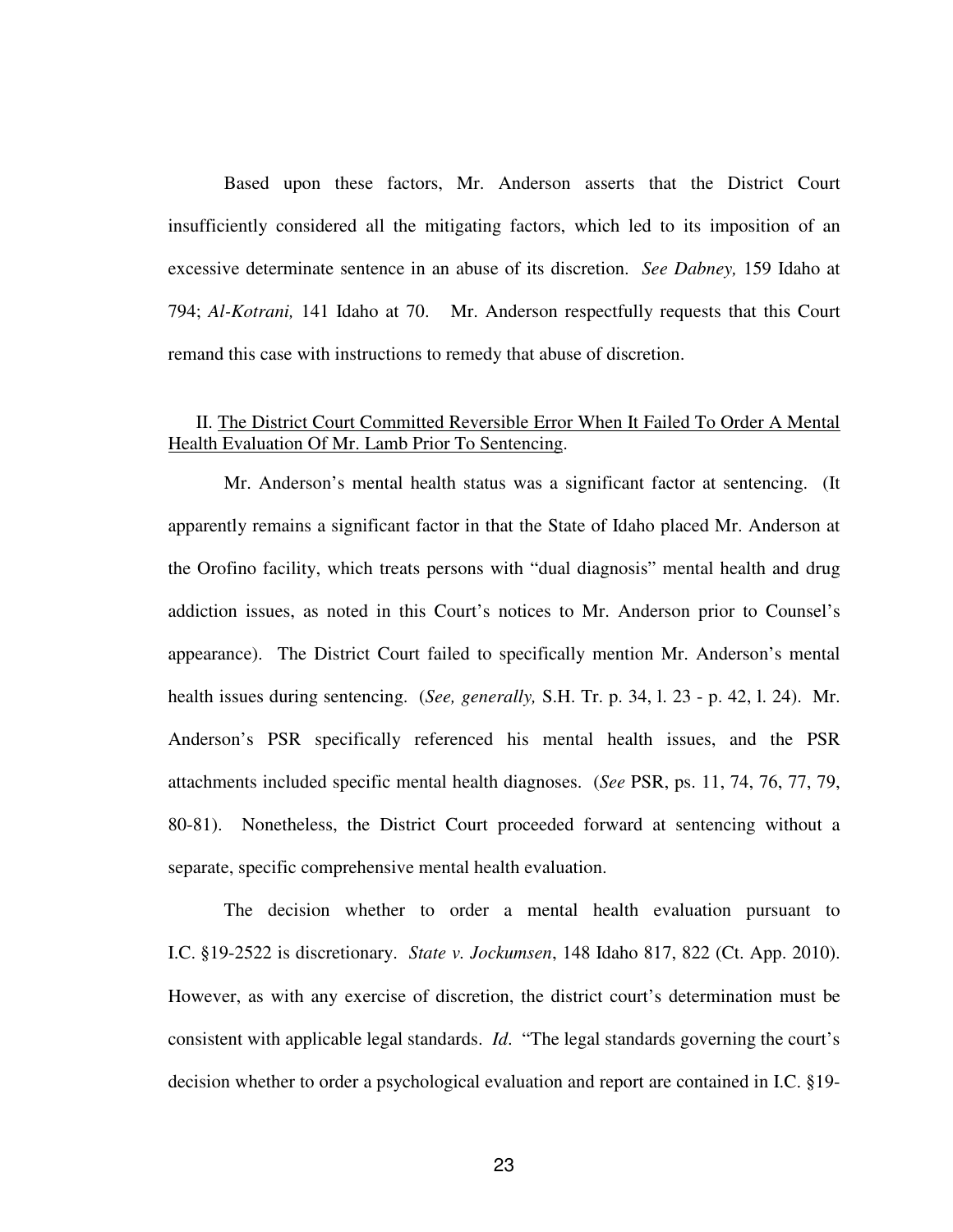2522." *State v. Collins*, 144 Idaho 408, 409 (Ct. App. 2007). Idaho Code §19-2522 provides that a mental health evaluation is *mandatory* if there is reason to believe that the mental condition of the defendant will be a significant factor at sentencing and for good cause shown. *State v. Coonts*, 137 Idaho 150, 152 (Ct. App. 2002); *State v. McFarland*, 125 Idaho 876, 879 (Ct. App. 1994).

Mr. Anderson's counsel did not object to the lack of a psychological or mental health evaluation in accordance with I.C. §19-2522 prior to the District Court's judgment of conviction. However, a district court is under an independent duty to order a mental health evaluation under I.C. §19-2522 under certain circumstances, even in absence of a request on the part of the defendant or his counsel. "A claim that the district court abused its discretion by failing to *sua sponte* order a psychological evaluation of a defendant before sentencing can be made on appeal without an objection to the lack of an evaluation or a request for an evaluation before the district court." *State v. Durham*, 146 Idaho 364, 366 (Ct. App. 2008). In that situation, the defendant must demonstrate that the district court manifestly disregarded the relevant provisions of Idaho Criminal Rule 32 by failing to order the psychological examination. *Id*. If the record indicates that a defendant's mental condition and rehabilitative potential are significant factors, the district court should not proceed to sentencing "without the benefit of a professional diagnosis of that condition and prognosis for improvement," all of which support a finding under I.C. §19-2522 that a mental health evaluation is required. *See McFarland*, 125 Idaho at 881.

The analysis under I.C. § 19-2522 focuses on factors relevant to appropriate punishment, such as the degree of the defendant's illness and level of impairment, which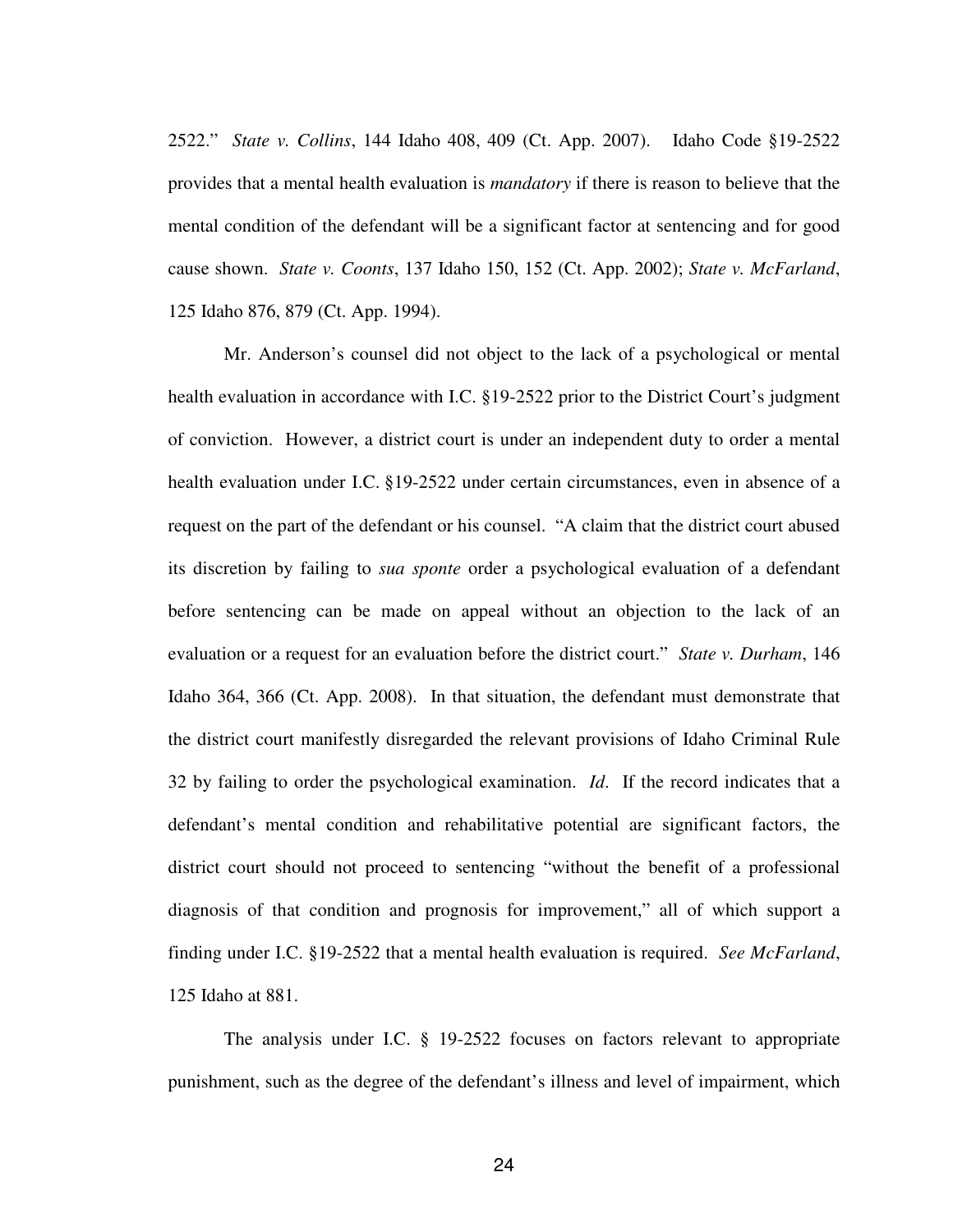may impact upon the defendant's overall culpability for the offense; the available treatments for his condition, along with the risks and benefits of treatment or nontreatment; and a consideration of the risk of danger that the defendant might pose if released back into the community. I.C. §19-2522(3).

The evidence before the District Court at Mr. Anderson's sentencing failed to address nearly all of the critical factors that are required to be included within a mental health evaluation for sentencing purposes. Unfortunately, the PSR contained limited mental health information for Mr. Anderson, as it was based on a GAIN assessment and a limited mental health screening report only. (*See generally,* PSR, ps. 74, 76, 77, 79, 80- 81).

Further, the PSR author was aware of Mr. Anderson's mental health issues, having referenced the topic specifically in the body of Anderson's PSR. (*See* PSR, p. 11). Despite clear indications in the PSR that Mr. Anderson had significant mental health issues, the District Court made no mention of these issues during Mr. Anderson's sentencing hearing. (*See, generally,* S.H. Tr., p. 34, l. 23 – p. 42, l. 24). This was error.

Unfortunately, the District Court compounded this error by not following up on the information available to it through the pre-sentence process, and requiring a comprehensive mental health evaluation. This omission clearly violates the dictates of Idaho Code §19-2522, which requires a court to consider such an evaluation under Mr. Anderson's circumstances.

Since there was no mental health evaluation, it follows that there was no evaluation of what treatments were potentially available to Mr. Anderson in order to address his mental conditions, or any evaluation of the potential risk to the public if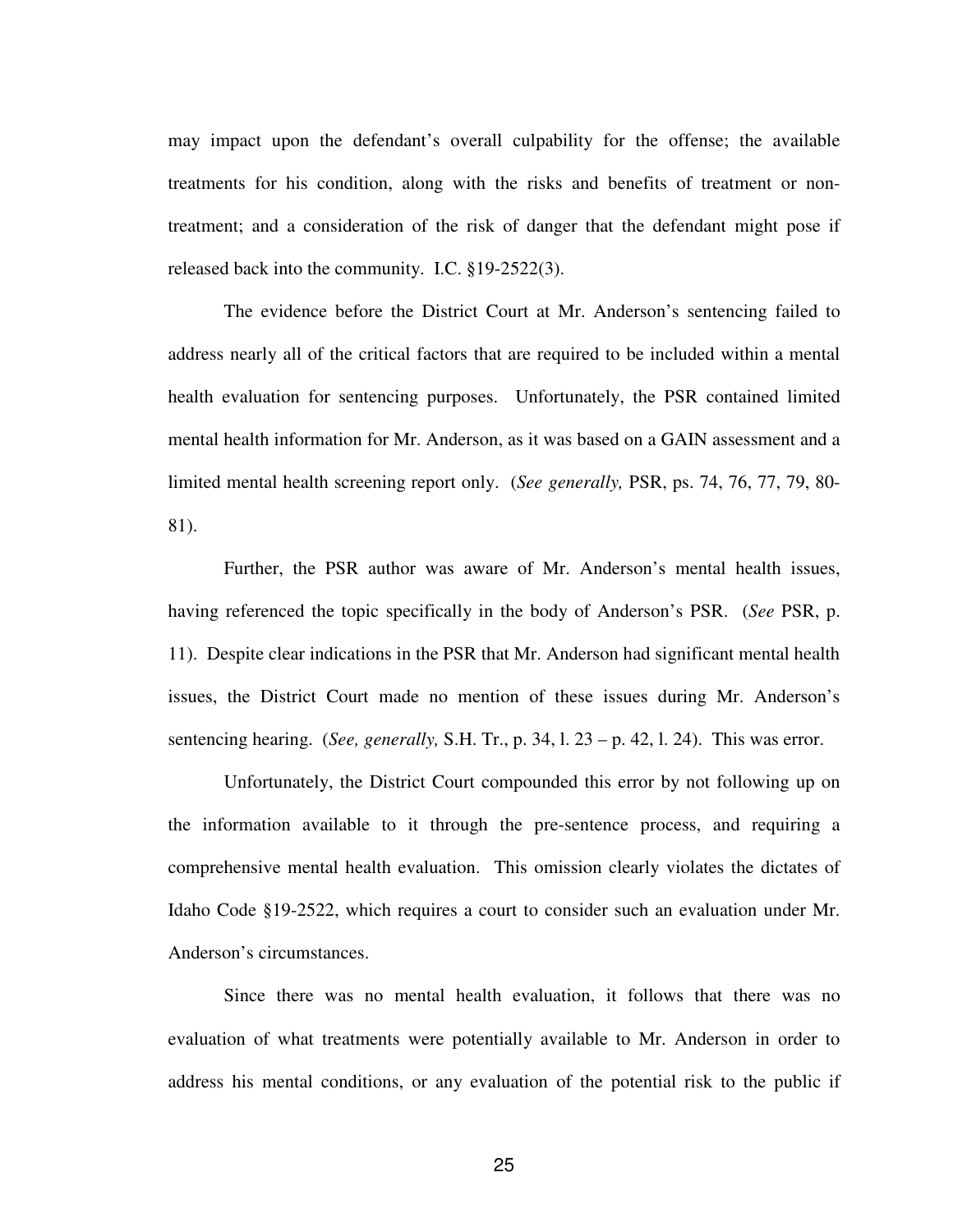Mr. Anderson were to receive mental health treatment in lieu of additional fixed incarceration. (*See* Idaho Code §19-2522(3)).

The information available to the District Court prior to sentencing made it clear that there was reason to believe that Mr. Anderson's mental condition would be a significant factor at sentencing. However, the information properly available to the District Court did not adequately meet the requirements of I.C. §19-2522(3). In light of this, the District Court acted with manifest disregard for the provisions of Idaho Code §19-2522 and 2523, and Idaho Criminal Rule 32, when it failed to order a psychological report or comprehensive mental health evaluation for sentencing purposes. This Court should remedy this error and remand the case accordingly.

### **CONCLUSION**

Based upon the above and foregoing, Mr. Anderson respectfully requests that this Court reduce the fixed or determinate portion of his sentence as it deems appropriate.

In the alternative, Mr. Anderson respectfully requests that this Court vacate his sentence, and remand his case for a new sentencing hearing after a complete evaluation of Mr. Anderson's mental health conditions is made in accordance with I.C. § 19-2522 and I.C.R. 32.

DATED this 19<sup>th</sup> day of December, 2017.

/s/ Paul E. Riggins PAUL E. RIGGINS Attorney for Appellant

•••••••••••••••••••••••••••••••••••••••••••••••••••••••••••••••••••••••••